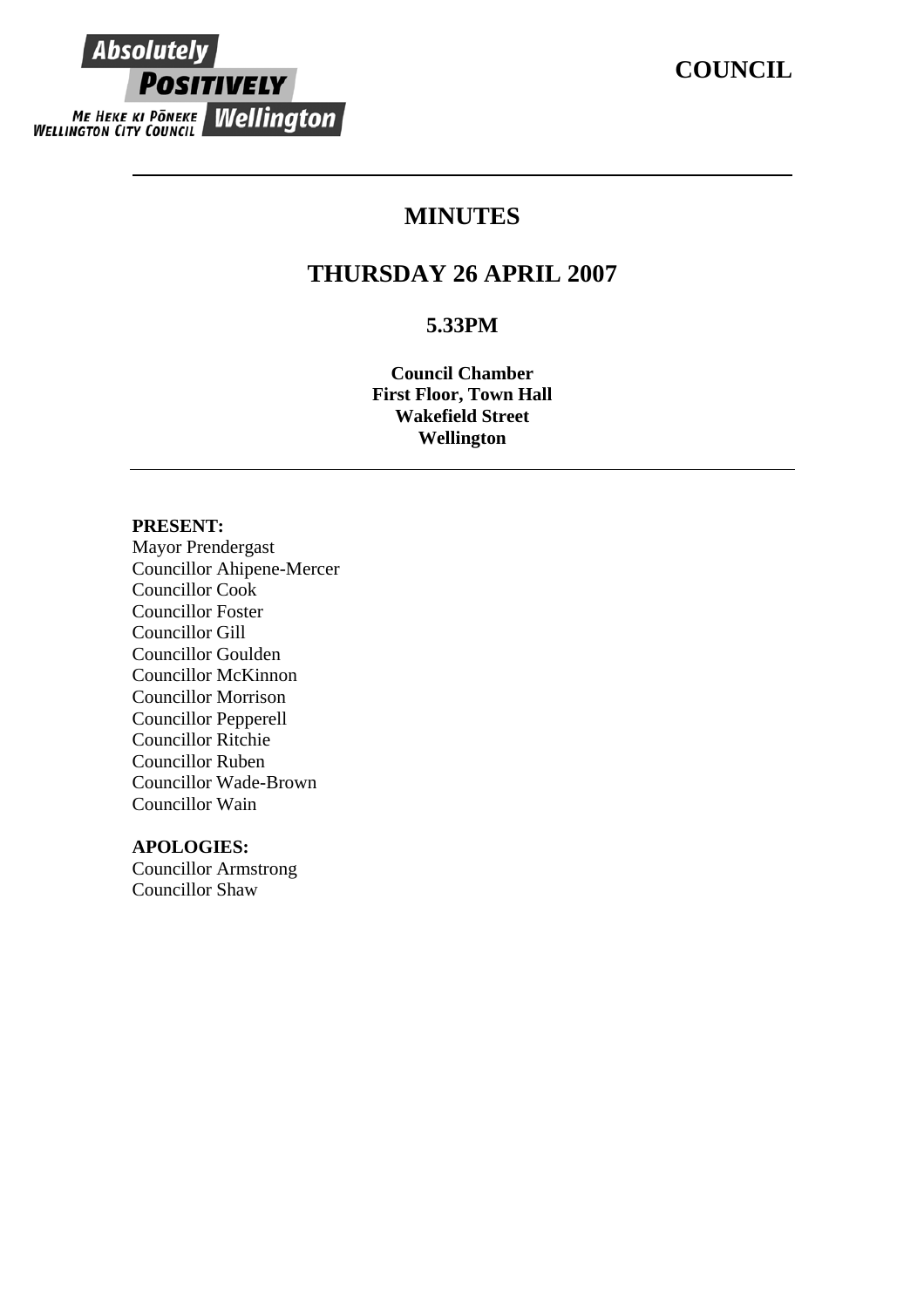#### 052/07C **APOLOGIES** (1215/11/IM)

**Moved Mayor Prendergast, seconded Goulden, the motion that apologies for absence be received from Councillors Armstrong and Shaw and an apology for an early departure from Councillor Goulden** 

**The motion was put and declared CARRIED on voices.**

#### **RESOLVED:**

#### *THAT Council:*

- *1. Accept apologies for absence from Councillors Armstrong and Shaw.*
- *2. Accept apologies for an early departure from Councillor Goulden.*

## 053/07C **CONFIRMATION OF MINUTES** (1215/11/IM)

**Moved Mayor Prendergast seconded Councillor Pepperell the motion that Council approve the minutes of the meeting held on Thursday 12 April 2007 having been circulated, be taken as read and confirmed as an accurate record of that meeting.**

**The motion was put and declared CARRIED on voices.** 

## **RESOLVED:**

#### *THAT Council*

*1. Approve the minutes of the meeting held on Thursday 12 April 2007 having been circulated, be taken as read and confirmed as an accurate record of that meeting.* 

## 054/07C **PUBLIC PARTICIPATION** (1215/11/IM)

#### **NOTED:**

There was no public participation.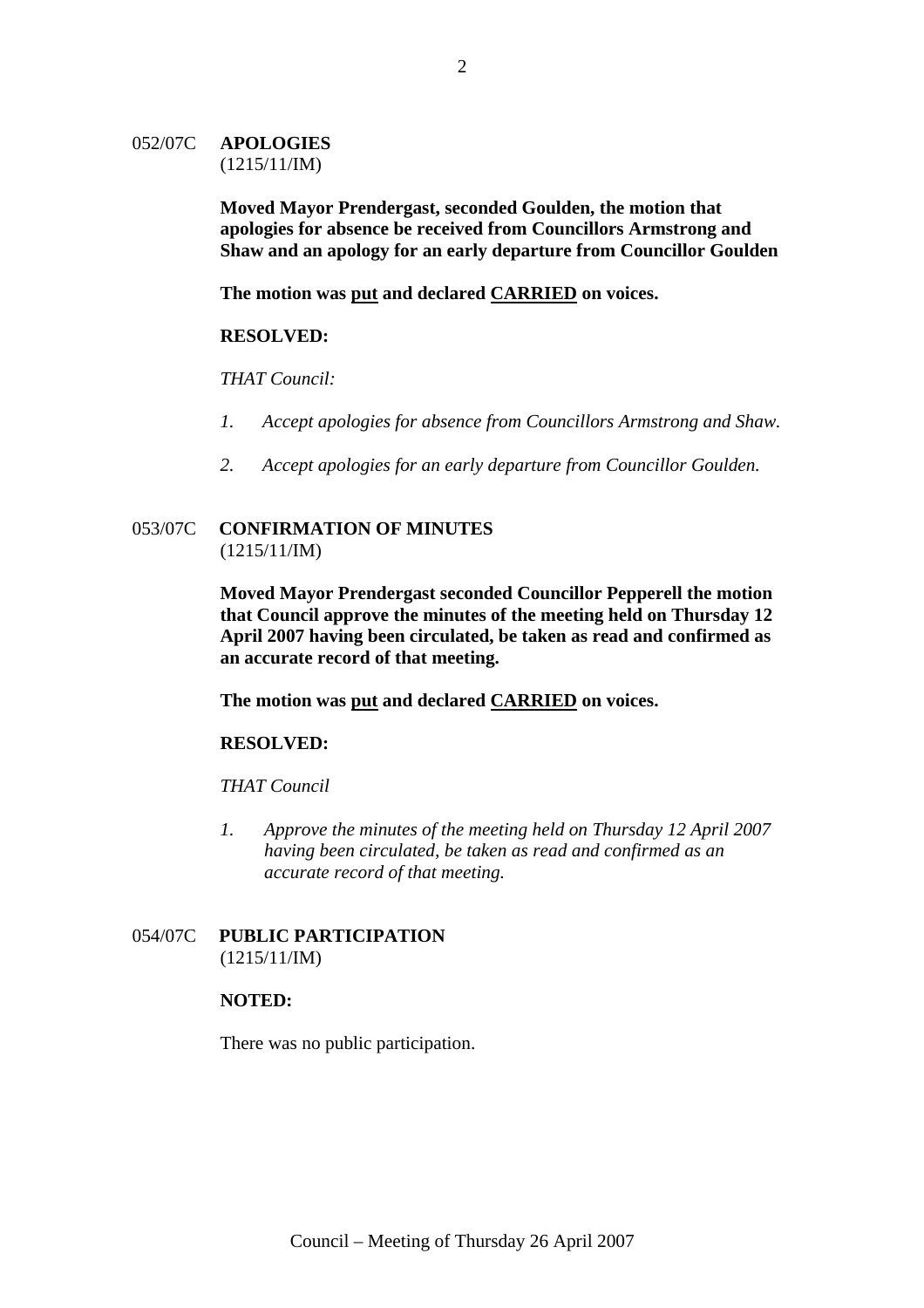#### 055/07C **ANNOUNCEMENTS BY THE MAYOR** (1215/11/IM)

#### **NOTED:**

The Mayor advised that Report 2 Strategy and Policy Committee -Meeting of Thursday 5 April 2007 ITEM 061/07P Khouri Avenue Reserve Land Exchange would be withdrawn from the agenda due to the following reasons.

Council has received another letter from Mr Murray Burns (for and behalf of the Khouri Avenue Residents) requesting that Council delays making the final reserve exchange decision until they have received our reply and had time to approach the Ombudsman to investigate their concerns. Based on legal advice the Khouri Ave Reserve Land Exchange report has been delayed until next month's meeting (23 May 2007). This delay will give Mr Burns and the local residents time to receive and consider our reply to his letter. It is important to note that Council has followed the process outlined in section 15 of the Reserves Act correctly and the Department of Conservation has confirmed this.

## 056/07C **PETITIONS**

(1215/11/IM)

#### **NOTED:**

There were no petitions.

## 057/07C **CONFLICT OF INTEREST DECLARATIONS** (1215/11/IM)

## **NOTED:**

There were no conflicts of interest.

# **Reports from Committees – Part A Committee Decisions requiring Council approval**

058/07C **REGULATORY PROCESSES COMMITTEE Meeting of Tuesday 20 March 2007** (1215/11/IM) (REPORT 1)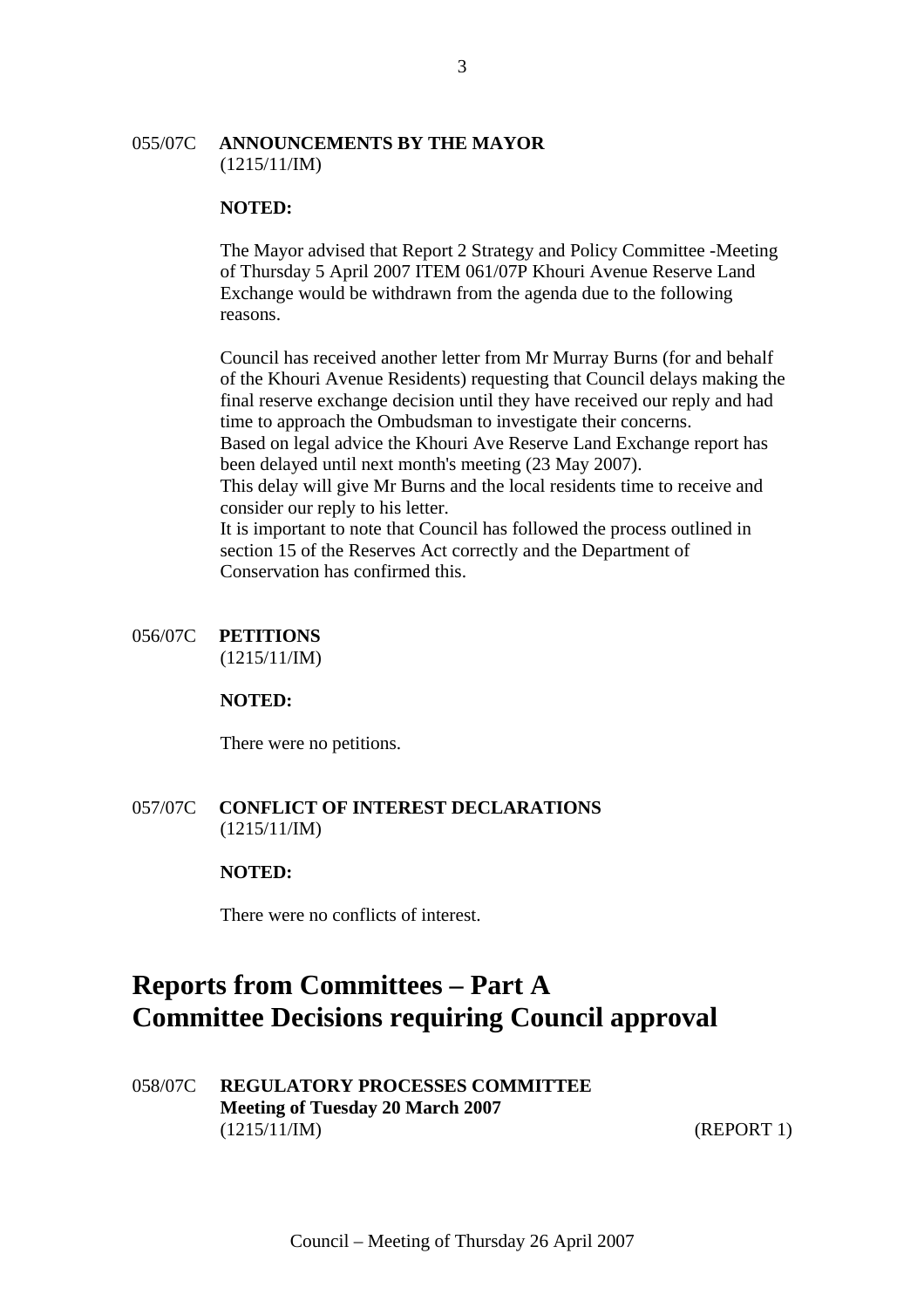#### 1. **ITEM 019/07RP PROPOSED ROAD STOPPING ADJACENT TO 31 THE RIGI, KELBURN**  (1215/53/IM) (REPORT 2)

**Moved Councillor Gill, seconded Councillor McKinnon, the substantive motion** 

#### **The substantive motion was put.**

| Voting for:     | Mayor Prendergast, Councillors Ahipene-Mercer, Cook,<br>Foster, Gill, Goulden, McKinnon, Morrison, Pepperell,<br>Ritchie, Ruben, Wade-Brown and Wain. |
|-----------------|-------------------------------------------------------------------------------------------------------------------------------------------------------|
| Voting against: | Nil.                                                                                                                                                  |
| Majority Vote:  | 13:0                                                                                                                                                  |

#### **The substantive motion was declared CARRIED.**

#### **RESOLVED:**

#### *THAT Council:*

- *1. Resolves to publicly notify that the portion of The Rigi, Kelburn, adjoining 31 The Rigi described as Part Lot 5 Deposited Plan 3692, comprising 67m² as shown in Appendix 1 of these minutes, be declared stopped in accordance with the Tenth Schedule of the Local Government Act 1974 and in so declaring that the following matters are to be noted and actioned:* 
	- *a) The area of stopped road (on SO 304122 see Appendix 2 of the officers report) will be amalgamated with adjoining land being Part Lot 5 Deposited Plan 3692 respectively held in Computer Freehold Register WN253/95.*
	- *b) That all the service authority requirements in respect of their assets/services located within the area of road to be stopped be complied with.*
	- *c) That all costs associated with compliance with the above conditions be met by the proponent. These include all survey, administration and legal costs for this application.*
- *2. Authorises the Chief Executive Officer to negotiate and complete terms of sale.*

## 059/07C **STRATEGY AND POLICY COMMITTEE Meeting of Thursday 5 April 2007**  (1215/11/IM) (REPORT 2)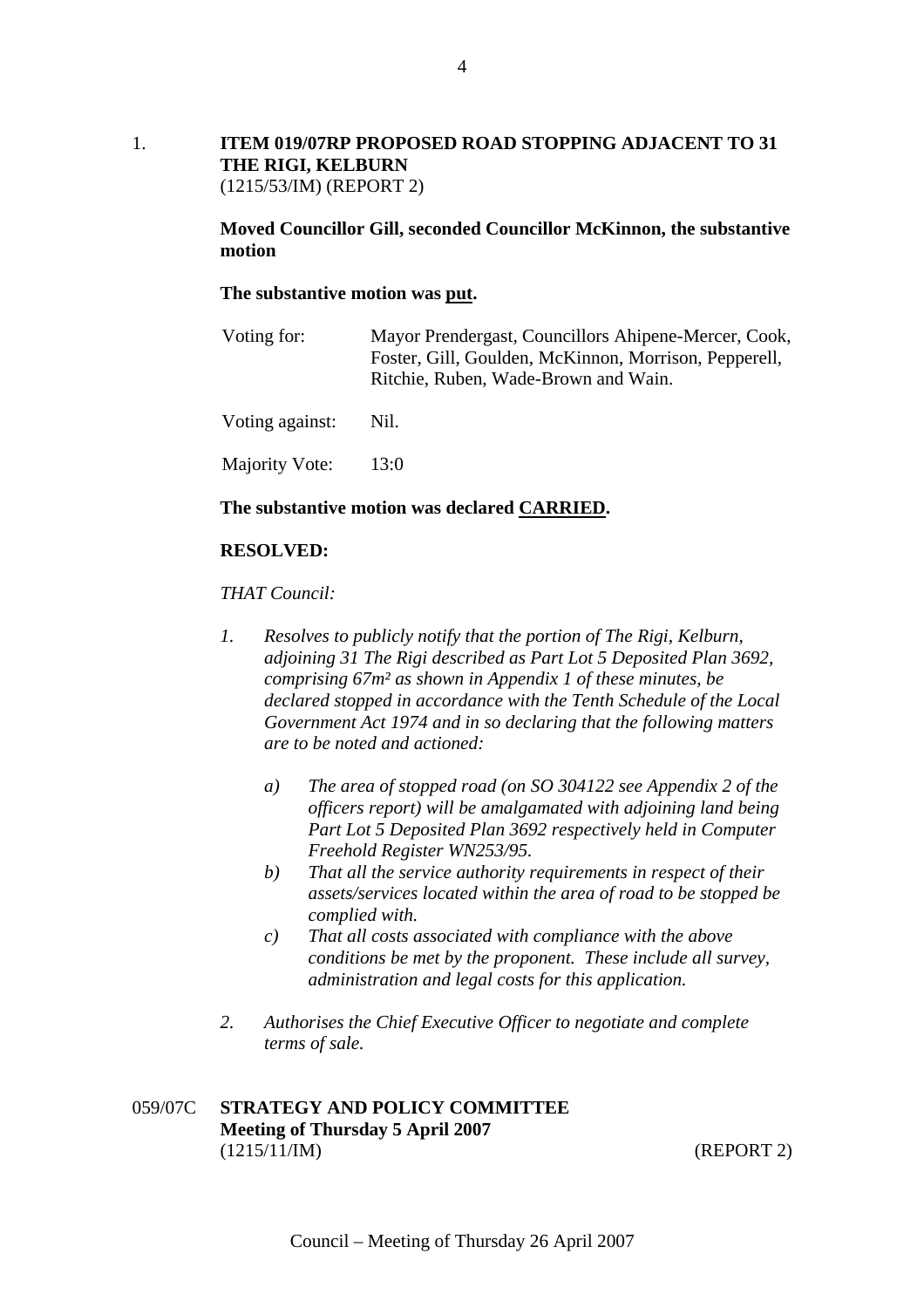## 1. **ITEM 061/07P KHOURI AVENUE RESERVE LAND EXCHANGE** (1215/52/IM) (REPORT 2)

#### **NOTED:**

It was noted that this item was withdrawn from the agenda and would be considered by Council on 23 May 2007.

## 060/07C **STRATEGY AND POLICY COMMITTEE Meeting of Thursday 12 April 2007**  (1215/11/IM) (REPORT 3)

## 1. **ITEM 079/07P VESTING OF ROAD RESERVE UNDER SECTION 111 OF THE RESERVES ACT 1977 AS ROAD – 275 MIDDLETON ROAD, GLENSIDE** (1215/52/IM) (REPORT 6)

#### **Moved Mayor Prendergast, seconded Councillor Ruben the substantive motion.**

#### **The substantive motion was put.**

| Voting for: | Mayor Prendergast, Councillors Ahipene-Mercer, Cook,  |
|-------------|-------------------------------------------------------|
|             | Foster, Gill, Goulden, McKinnon, Morrison, Pepperell, |
|             | Ritchie, Ruben, Wade-Brown and Wain.                  |
|             |                                                       |

Voting against: Nil.

Majority Vote: 13:0

#### **The substantive motion was declared CARRIED.**

#### **RESOLVED:**

#### *THAT Council:*

*1. Pursuant to Section 111 of the Reserves Act 1977 agree to seek approval of the Minister of Conservation that the Road Reserve be declared Road and to vest 417 square metres more or less being Lot 30 Deposited Plan 10905 comprised in Computerised Freehold Register WN192/26 as Legal Road in the Wellington City Council.* 

## 2. **ITEM 080/07P DECLARING PRIVATE ROAD TO BE PUBLIC ROAD – KNOLL STREET, ISLAND BAY** (1215/52/IM) (REPORT 7)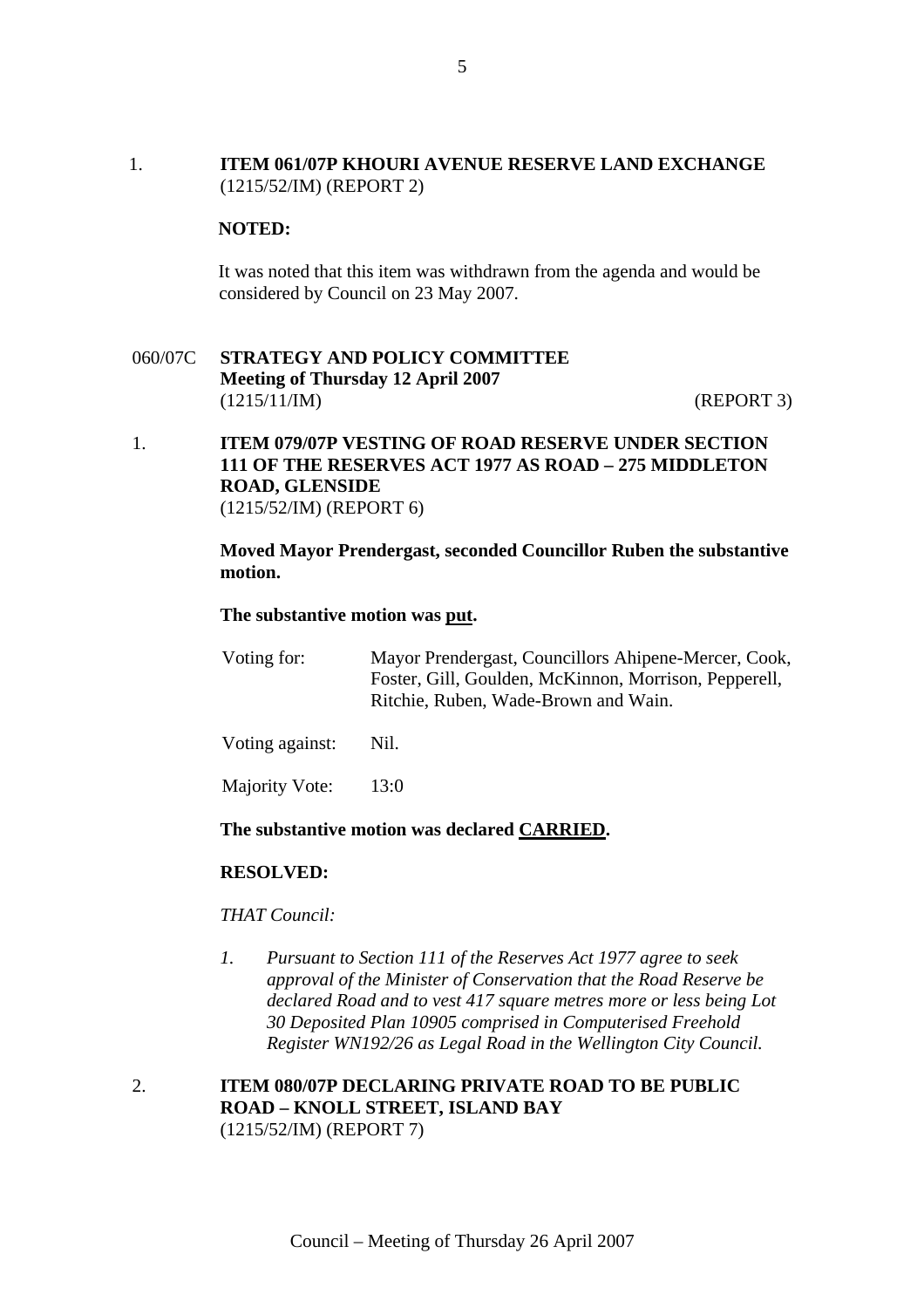## **Moved Mayor Prendergast, seconded Councillor Morrison, the substantive motion.**

## **The substantive motion was put.**

| Voting for:     | Mayor Prendergast, Councillors Ahipene-Mercer, Cook,<br>Gill, Goulden, McKinnon, Morrison, Pepperell, Ritchie,<br>Ruben, Wade-Brown and Wain. |
|-----------------|-----------------------------------------------------------------------------------------------------------------------------------------------|
| Voting against: | Councillor Foster.                                                                                                                            |

Majority Vote: 12:1

## **The substantive motion was declared CARRIED.**

## **RESOLVED:**

## *THAT Council:*

- *1. Pursuant to Section 349(1)(a) of the Local Government Act 1974 agree to declare the private road, known as Knoll Street, Island Bay, Being 508 square metres more or less being Part Lot 651 on Deposited Plan 251 comprised in Computerised Freehold Register WN92/259 as public road.*
- *2. Pursuant to Section 111 of the Reserves Act 1977 agree to vest 67 square metres more or less being Part Reserve Plan 1591 comprised in Computerised Freehold Register Title WN4/1168 as Public Road.*

## 061/07C **STRATEGY AND POLICY COMMITTEE Meeting of Thursday 19 April 2007**  (1215/11/IM) (REPORT 4)

1. **ITEM 086/07P OTARI-WILTON'S BUSH – FINAL MANAGEMENT PLAN** (1215/52/IM)(REPORT 1)

> **Moved Councillor Wade-Brown, seconded Councillor Foster, the substantive motion.**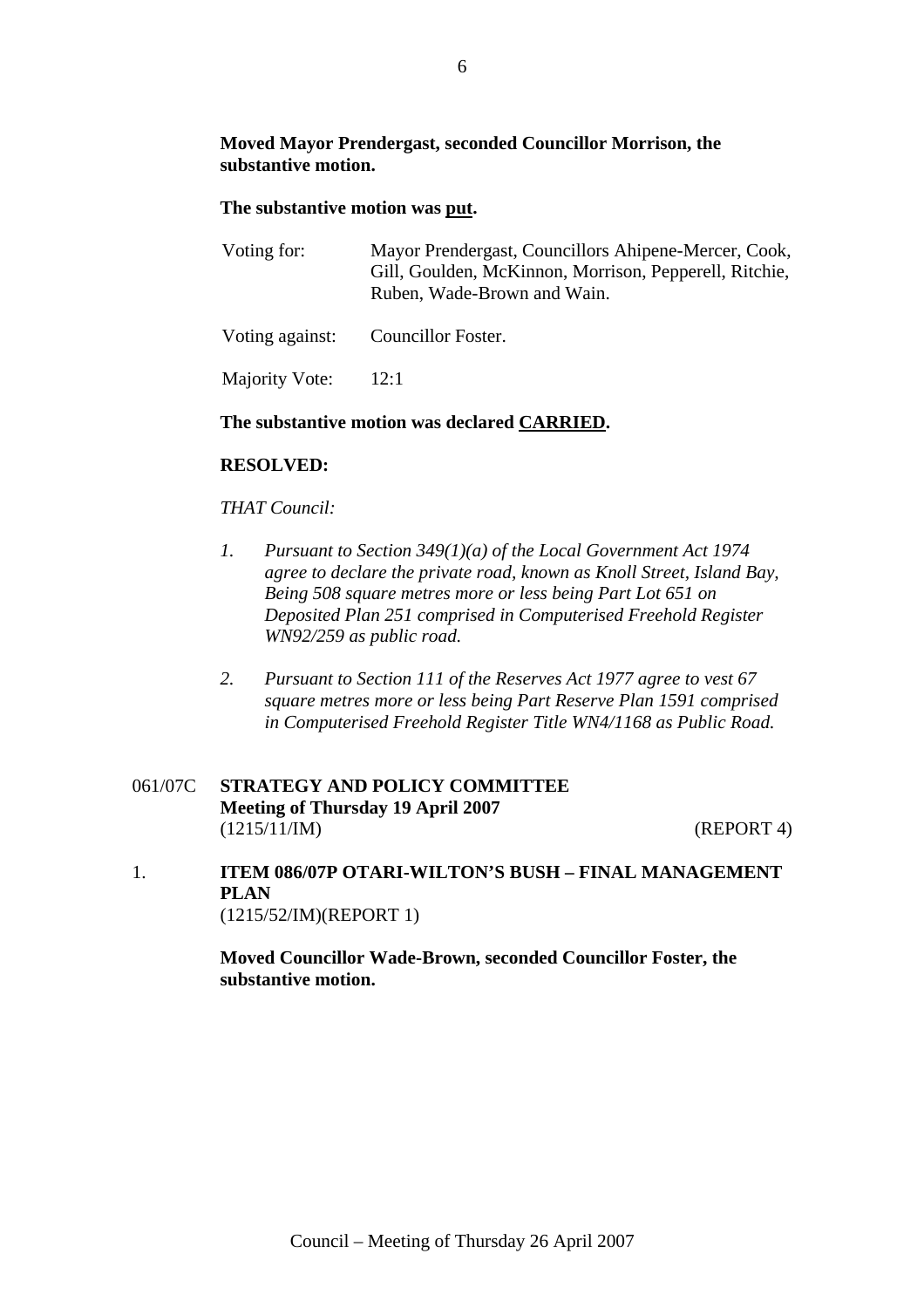#### **The substantive motion was put.**

| Voting for: | Mayor Prendergast, Councillors Ahipene-Mercer, Cook,  |
|-------------|-------------------------------------------------------|
|             | Foster, Gill, Goulden, McKinnon, Morrison, Pepperell, |
|             | Ritchie, Ruben, Wade-Brown and Wain.                  |
|             |                                                       |

Voting against: Nil.

Majority Vote: 13:0

#### **The substantive motion was declared CARRIED.**

## **RESOLVED:**

#### *THAT Council:*

*1 Approve the final Otari-Wilton's Bush Management Plan and it being forwarded to the Minister of Conservation for final sign-off under the Reserves Act 1977.* 

## 2. **ITEM 088/07P PAYMENT OF ALLOWANCES AND REIMBURSEMENT OF EXPENSES TO ELECTED MEMBERS**  (1215/52/IM)(REPORT 3)

**Moved Mayor Prendergast, seconded Councillor Foster, the substantive motion.** 

## **The substantive motion clause 2 reference to mobile phones was put:**

| Voting for: | Mayor Prendergast, Councillors Ahipene-Mercer, Cook,  |
|-------------|-------------------------------------------------------|
|             | Foster, Gill, McKinnon, Morrison, Pepperell, Ritchie, |
|             | Ruben, Wade-Brown and Wain.                           |
|             |                                                       |

Voting against: Councillor Goulden

Majority Vote: 12:1

## **The substantive motion clause 2 reference to mobile phones was declared CARRIED.**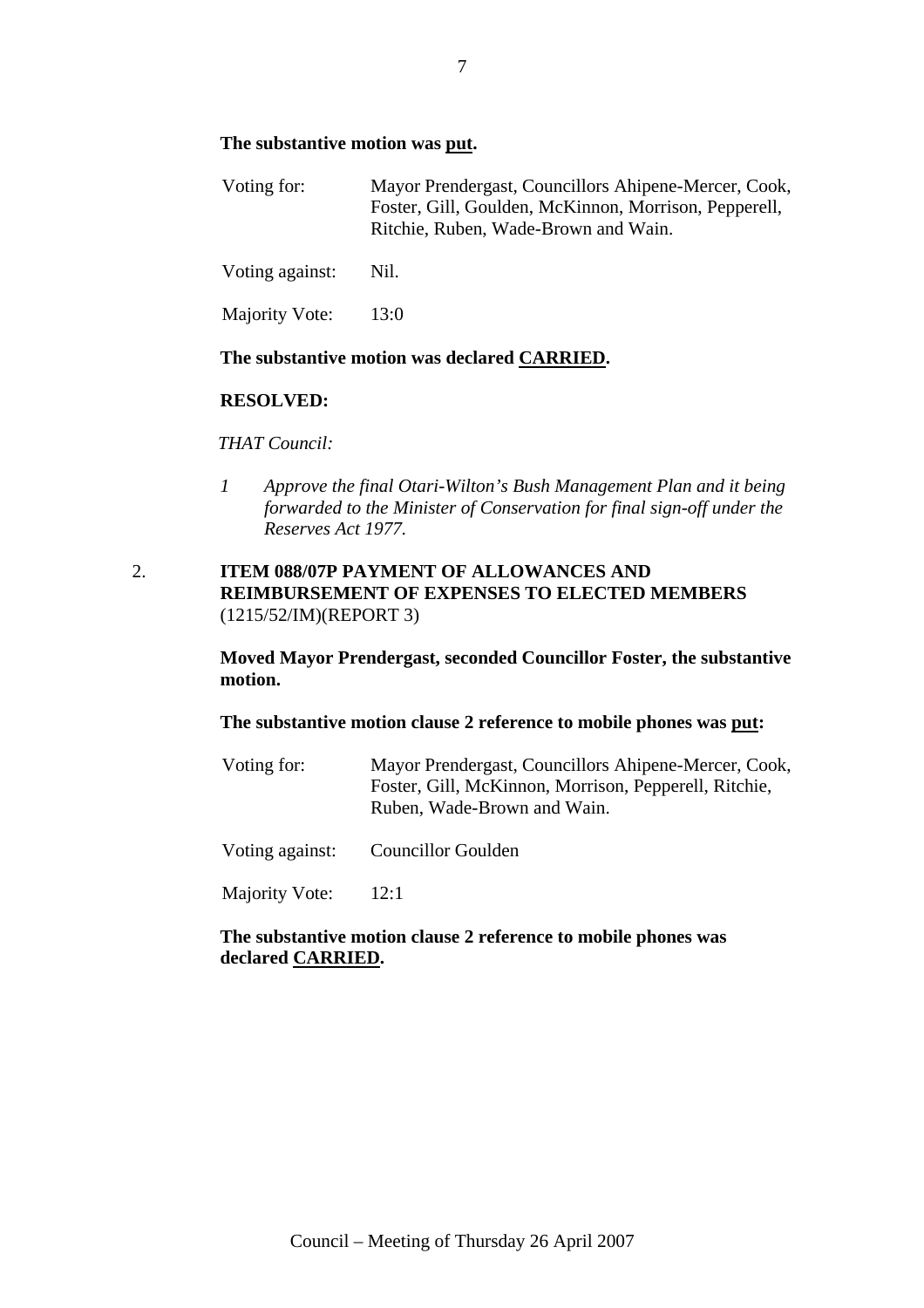## **The substantive motion clause 2 (minus reference to mobile phones) was put.**

| Voting for:     | Mayor Prendergast, Councillors Ahipene-Mercer, Cook,<br>Foster, Gill, Goulden, McKinnon, Morrison, Pepperell,<br>Ritchie, Ruben, Wade-Brown and Wain. |  |
|-----------------|-------------------------------------------------------------------------------------------------------------------------------------------------------|--|
| Voting against: | Nil.                                                                                                                                                  |  |
| Majority Vote:  | 13:0                                                                                                                                                  |  |

### **The substantive motion clause 2 (minus reference to mobile phones) was declared CARRIED.**

## **RESOLVED:**

#### *THAT Council:*

*1. Confirm its current rules and policies for the payment of allowances and the reimbursement of expenses to its elected members (including members of its community boards), application form (attached at Appendix 3 to these minutes, and that the application be referred to the Remuneration Authority for its approval.* 

Note: The cover letter to accompany the application form will convey the view of the Strategy and Policy Committee that mileage allowances not applying to active modes is inconsistent with sustainable transport options.

# **Reports from Committee - Part B Committee decisions for Council to note**

### 062/07P **RECEIPT OF INFORMATION FOR NOTING FROM COMMITTEES**  (1215/11/IM)

**Moved Mayor Prendergast seconded Councillor Cook the substantive motion that Council, receive the information for noting from the Regulatory Processes Committee meeting of Wednesday 11 April 2007, Strategy and Policy Committee meetings of Thursday 5 April 2007, Thursday 12 April 2007 and Thursday 19 April 2007.**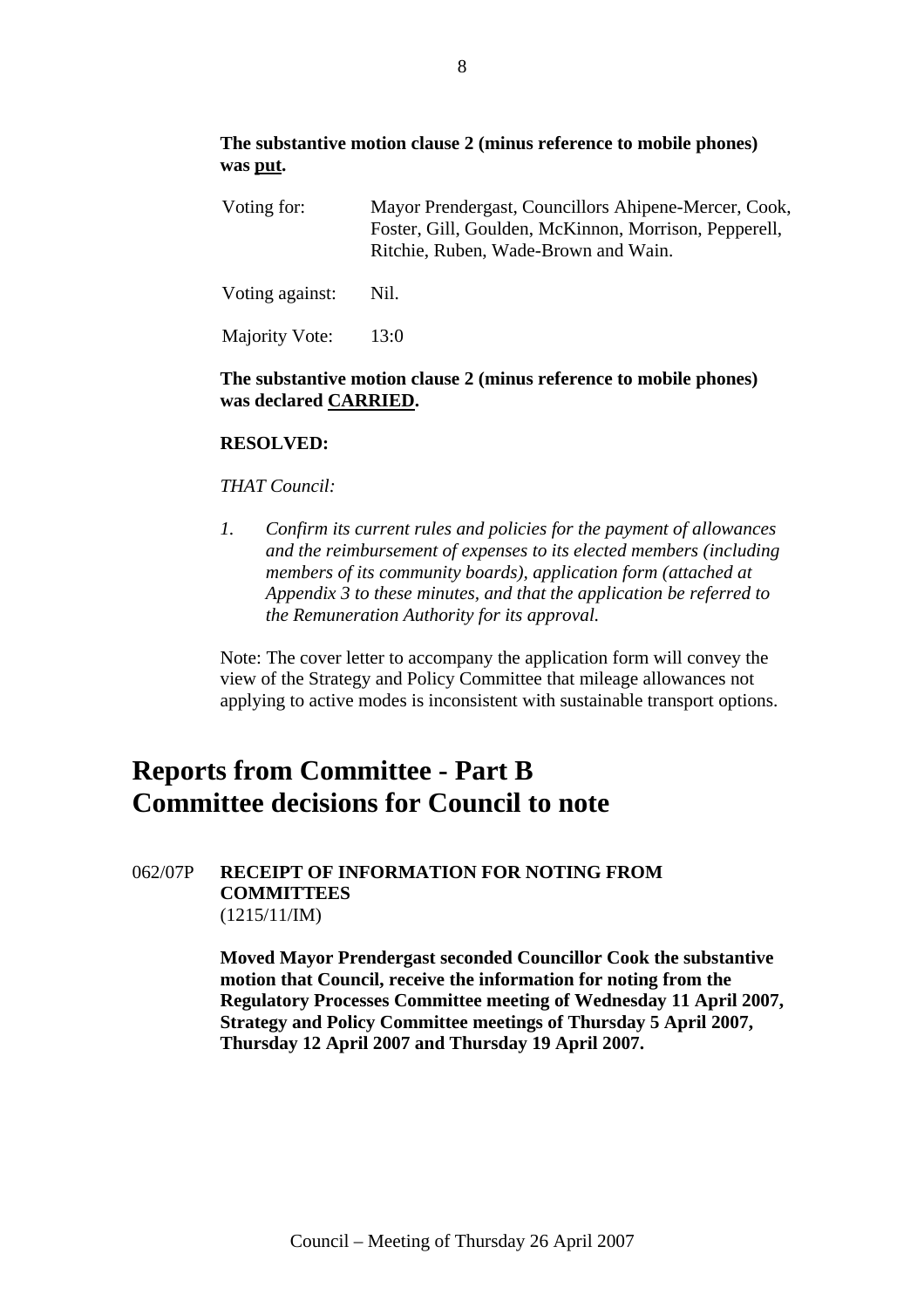## **The substantive motion was put:**

| Voting for: | Mayor Prendergast, Councillors Ahipene-Mercer, Cook,  |
|-------------|-------------------------------------------------------|
|             | Foster, Gill, Goulden, McKinnon, Morrison, Pepperell, |
|             | Ritchie, Ruben, Wade-Brown and Wain.                  |
|             |                                                       |

Voting against: Nil.

Majority Vote: 13:0

#### **The substantive motion was declared CARRIED.**

#### **RESOLVED:**

#### *THAT Council:*

*1. Receive the information for noting from the Regulatory Processes Committee meeting of Wednesday 11 April 2007, Strategy and Policy Committee meetings of Thursday 5 April 2007, Thursday 12 April 2007 and Thursday 19 April 2007.* 

## *REGULATORY PROCESSES COMMITTEE Meeting of Wednesday 11 April 2007 (1215/11/IM) (REPORT 5)*

## *1. ITEM 023/07RP GRANTING OF LEASES TO GROUPS OCCUPYING COUNCIL RECREATION RESERVE (1215/53/IM) (REPORT 1)*

*THAT the Regulatory Processes Committee:* 

- *1. Receive the information.*
- *2. Approve, subject to the conditions noted below, the granting of fresh leases to the following groups under the Reserves Act 1977:*

| Group                                         | Type of<br><b>Lease</b> | <b>Location</b>              | <b>Term</b><br>( <i>years</i> ) | <b>Annual Rent</b><br>$(GST$ exclusive) |
|-----------------------------------------------|-------------------------|------------------------------|---------------------------------|-----------------------------------------|
| Wellington<br><b>Harrier</b><br>Athletic Club | <i>Premises</i>         | Alexandra Rd,<br>(Town Belt) | 10                              | \$247<br>Maintenance fee                |
| Olympic<br>Harrier Club                       | Ground                  | Alex Moore<br>Park           | $10 + 10$                       | \$187                                   |
| Vogelmorn<br>Tennis Club                      | Ground                  | Vennell St                   | $10 + 10$                       | \$1,197                                 |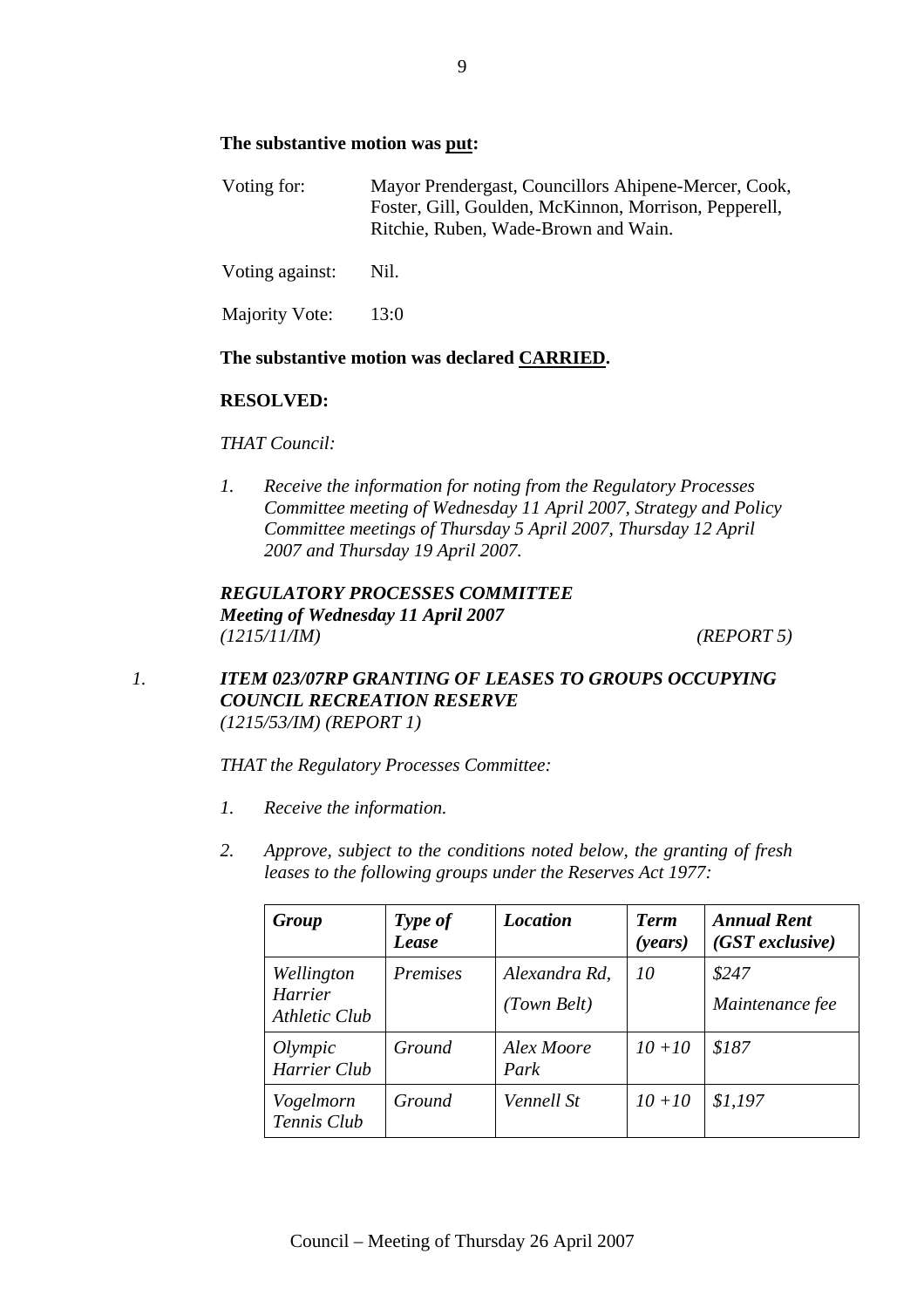| Wellington                | Ground   | Mt Albert Park $\vert 5+5 \vert$ |    | \$194           |
|---------------------------|----------|----------------------------------|----|-----------------|
| Car Club                  |          | (Town Belt)                      |    |                 |
| Wellington                | Premises | Alexandra Rd                     | 10 | \$161           |
| Municipal<br>Croquet Club |          | (Town Belt)                      |    | Maintenance fee |

*Note that any approval to grant fresh leases will be conditional on:* 

- *(a) consultation with appropriate Iwi being completed;*
- *(b) each proposed lease being publicly notified in accordance with sections 119 and 120 of the Reserves Act 1977 together with any conditions set out in any approved Management Plans (e.g. Town Belt Management Plan);*
- *(c) each Group reimbursing Council for any costs incurred in advertising;*
- *(d) there being no objections or sustained objections resulting from the required consultation or notification.*

## *2. ITEM 024/07RP REPORT ON THE ADMINISTRATION OF WELLINGTON CITY COUNCIL'S POLICY AND PRACTICES IN RELATION TO THE CONTROL OF DOGS FOR THE YEAR 1 JULY 2005 TO 30 JUNE 2006 (SECTION 10A DOG CONTROL ACT 1996) (1215/53/IM) (REPORT 2)*

*THAT the Regulatory Processes Committee:* 

- *1. Receive the information.*
- *2. Agree to accept the Report on the Administration of Wellington City Council's Policy and Practices in Relation to the Control of Dogs for the year 1 July 2005 to 30 June 2006.*
- *3. Note that the report is to be publicly notified with a copy provided to the Department of Internal Affairs as per legislative requirement.*

*STRATEGY AND POLICY COMMITTEE Meeting of Thursday 5 April 2007 (1215/11/IM) (REPORT 6)*

*1. ITEM 064/07P REPORT OF THE GRANTS SUBCOMMITTEE MEETING OF WEDNESDAY 14 MARCH 2007 (1215/52/IM) (REPORT 3)*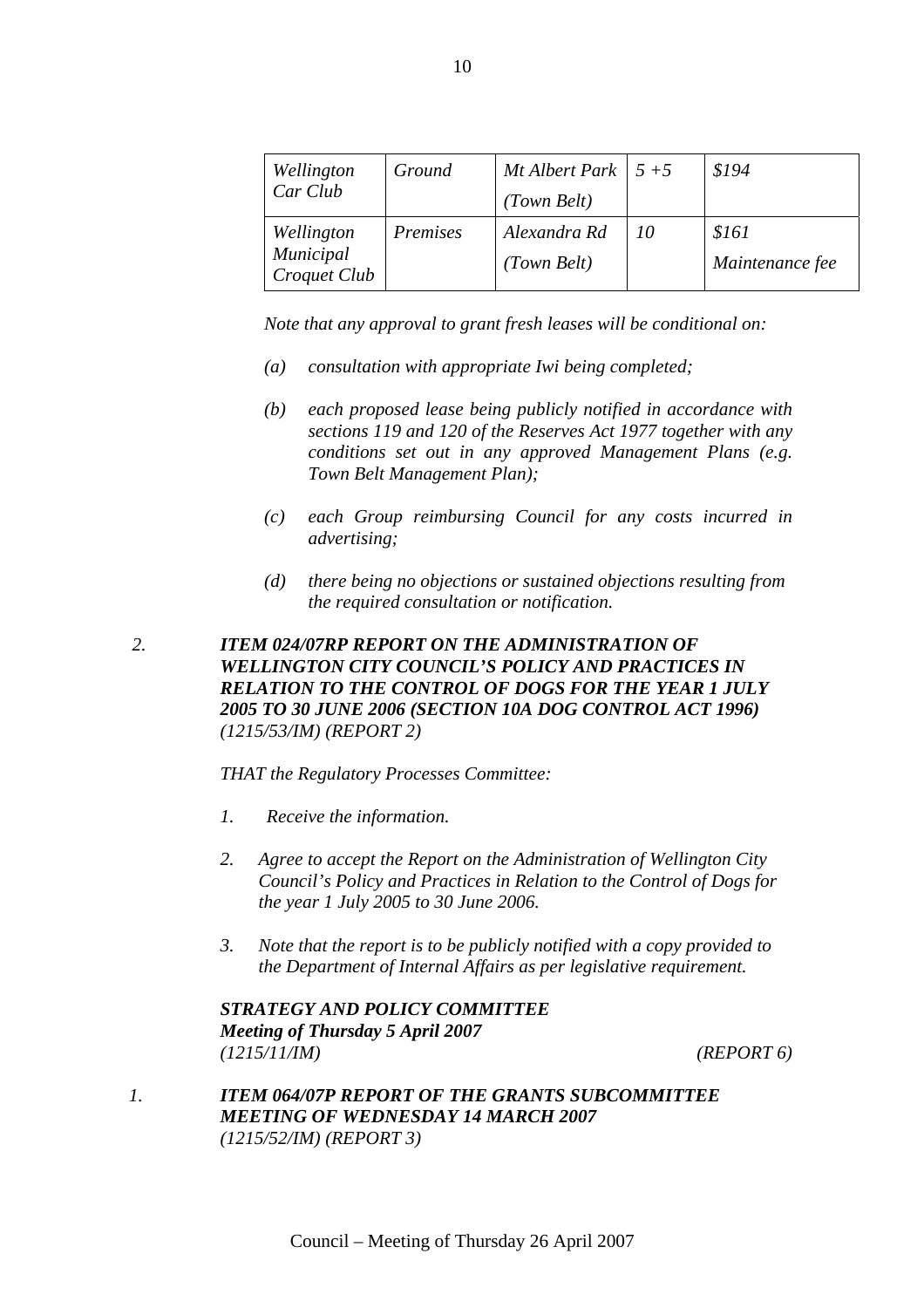*THAT the Strategy and Policy Committee:*

*1. Agree that three year negotiated contracts be offered to the following organisations, commencing in the 2007/08 financial year:* 

| <b>Organisation Name</b>                   | <b>Amount 2007/08</b> |
|--------------------------------------------|-----------------------|
| Age Concern Wellington Inc                 | \$10,000.00           |
| <b>ESOL Home Tutors Wellington Inc.</b>    | \$10,000.00           |
| Mokai Kainga Maori Centre Charitable Trust | \$42,500.00           |
| <b>Wellington Activity Centre</b>          | \$25,000.00           |
| Wellington Boys and Girls Institute Inc    | \$100,000.00          |
| Wellington People's Centre Inc             | \$17,540.00           |
| <b>ZEAL</b> (Under Body & Soul Trust)      | \$100,000.00          |

*2. Note that funding approved for these contracts will be taken from the existing grants pool.* 

#### *STRATEGY AND POLICY COMMITTEE Meeting of Thursday 12 April 2007 (1215/11/IM) (REPORT 7)*

## *1. ITEM 074/07P BUS PRIORITY PLAN (1215/52/IM) (REPORT 1)*

*THAT the Strategy and Policy Committee:* 

- *1. Receive the information.*
- *2. Note and reaffirm Council's Transport Strategy's three year priorities include "we will improve the performance of the city's passenger transport system through bus priority measures".*
- *3. Reconfirm that bus lanes make an important contribution to the viability of public transport, and that viable public transport is critical to the functioning of Wellington's transport system, as well as having significant environmental and economic benefits.*
- *4. Notes the information on potential bus lanes.*
- *5. Requests officers to provide further information on the benefits and costs of individual proposals, and in particular the level of congestion delay experienced by buses, so that a clearer prioritised programme can be developed.*
- *6. Request that officers investigate taxis using bus lanes to a view of trialling the concept.*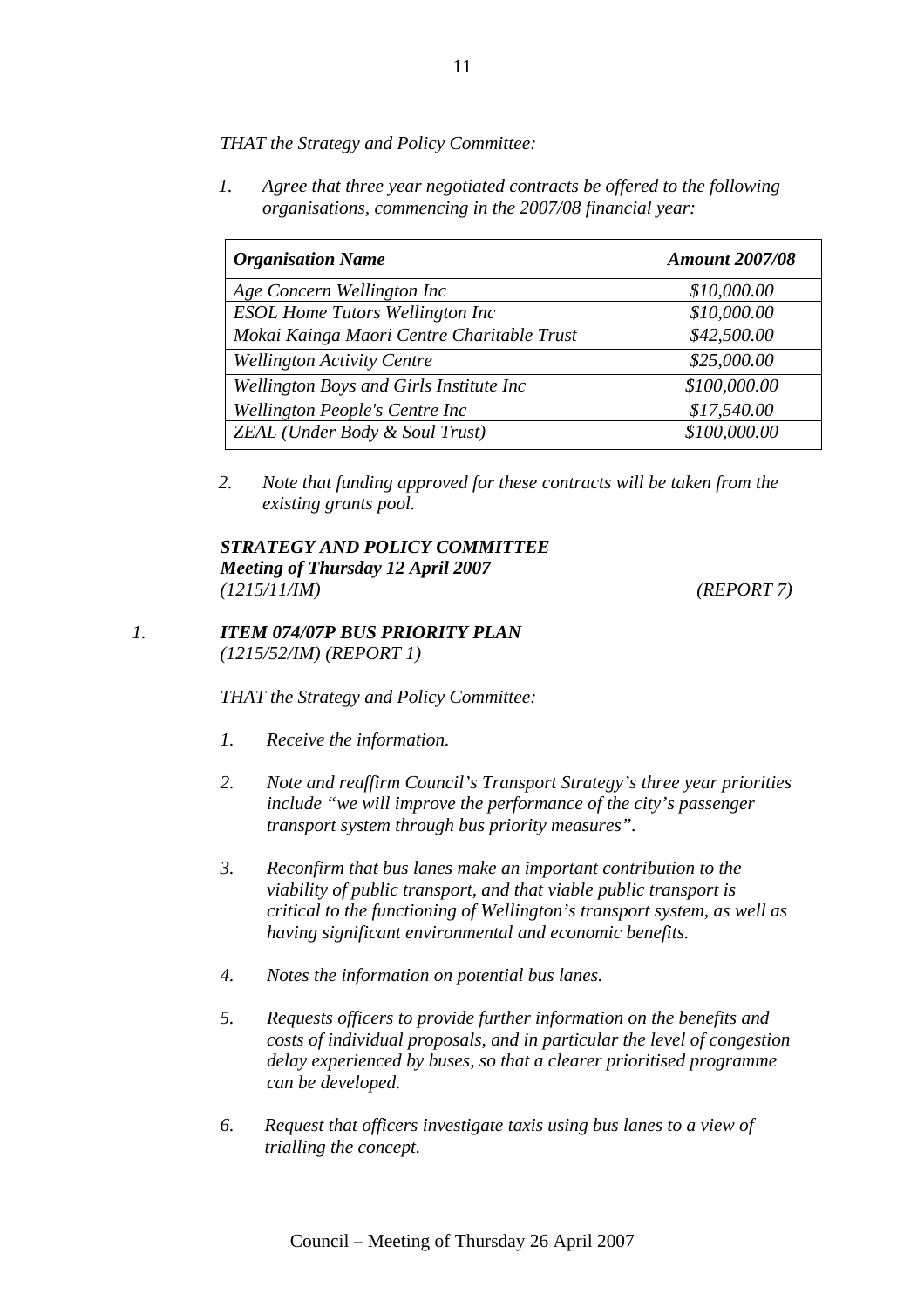## *2. ITEM 075/07P DRAFT JOHNSONVILLE TOWN CENTRE PLAN (1215/52/IM) (REPORT 2)*

*THAT the Strategy and Policy Committee:* 

- *1. Agree to release the draft Johnsonville Town Centre Plan for public consultation over May/June 2007.*
- *2. Endorse the anticipated funding implications outlined in the draft action plan before agreeing to consult.*
- *3. Note that the results of consultation and a final plan, including a detailed action plan programme and draft plan change, will be reported back to the Committee before the end of the year for further consideration.*

## *3. ITEM 081/07P ASSET OWNER APPROVAL FOR A PRIVATE STORM WATER EASEMENT THROUGH TOWN BELT LAND IN FAVOUR OF 42 THE CRESCENT, ROSENEATH (1215/52/IM) (REPORT 8)*

#### *THAT the Strategy and Policy Committee:*

- *1. Receive the information.*
- *2. Approve the granting of the easement for a private storm water pipeline over Lot 2 DP 10507 being part of the Wellington Town Belt, in favour of Part Lot 2 DP 801 pursuant to the Town Belt Management Plan 1995 and Section 48 of the Reserves Act 1977.*

## *STRATEGY AND POLICY COMMITTEE Meeting of Thursday 19 April 2007 (1215/11/IM) (REPORT 8)*

*1. ITEM 087/07P DRAFT PARKING POLICY (1215/52/IM)(REPORT 2)*

*THAT the Strategy and Policy Committee:* 

- *1. Receive the information.*
- *2. Note that there are pressures and hotspots within the current system due to the excessive demand for on-street parking.*
- *3. Note that because of the competing uses of public road space, there are challenges and opportunities to meet agreed council strategic objectives.*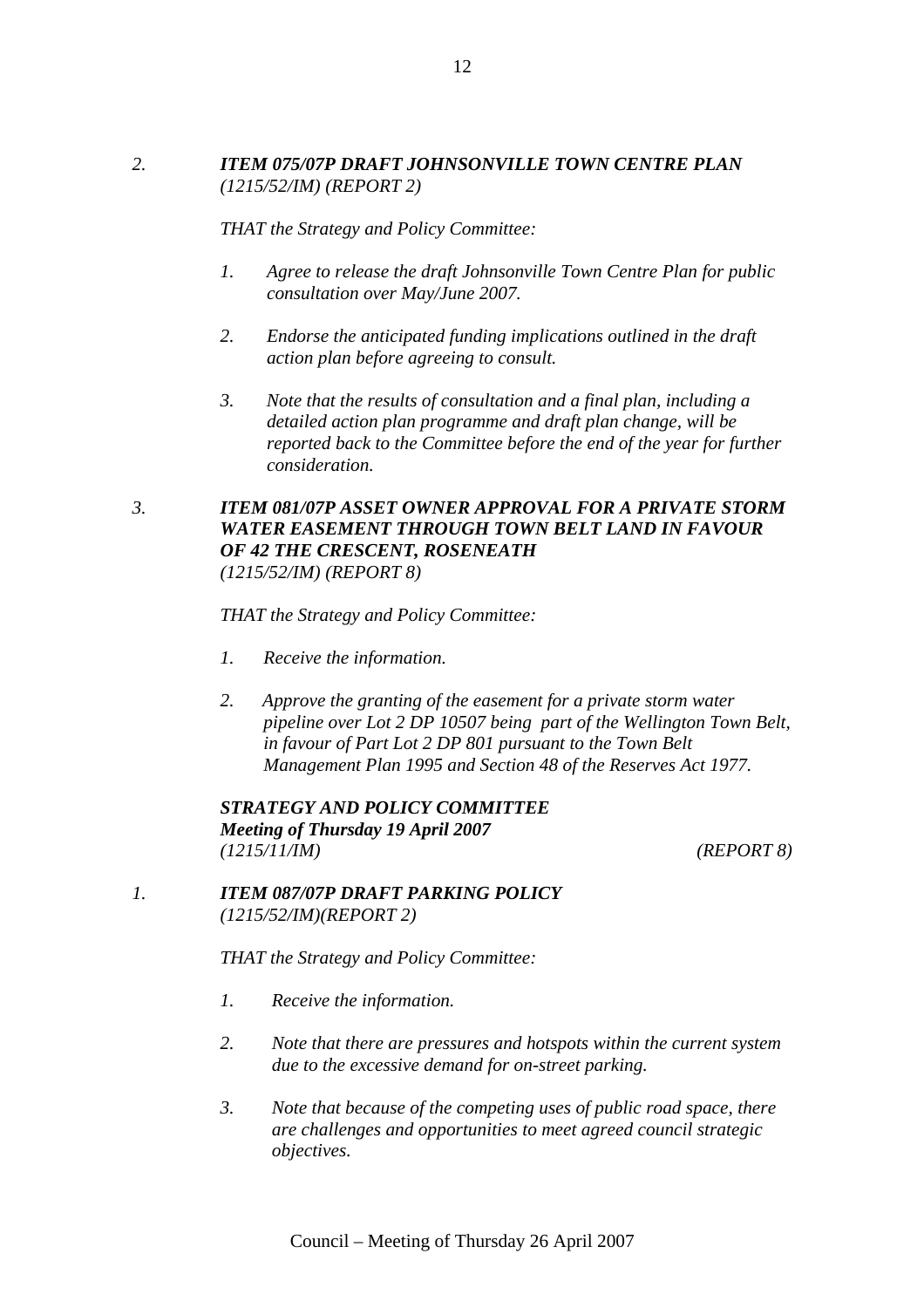- *4. Note that the draft Parking Policy aims to manage a limited and very important resource, the public road space, in an equitable and balanced manner to ensure that the best outcomes for the city are achieved.*
- *5. Agree to the draft Parking Policy, attached as Appendix 1 to the officer's report, as amended, for the purposes of undertaking public consultation.*
- *6. Agree to the draft Implementation Plan, attached as Appendix 2 to the officer's report, for the purposes of undertaking consultation.*
- *7. Agree that officers will report back to the Strategy and Policy Committee with a revised Policy following consultation.*
- *8. Agree that officers will report back to the Strategy and Policy Committee with a revised Implementation Plan following consultation.*
- *9. Note that officers will report back to SPC on the scope of surveys that will inform the parking implementation plan.*
- 063/07C **QUESTIONS**  (1215/11/IM)

## **NOTED:**

There were no questions.

064/07C **RESOLUTION TO EXCLUDE THE PUBLIC**  (1215/11/IM)

> **Moved Mayor Prendergast, seconded Ahipene-Mercer, the motion that the public be excluded.**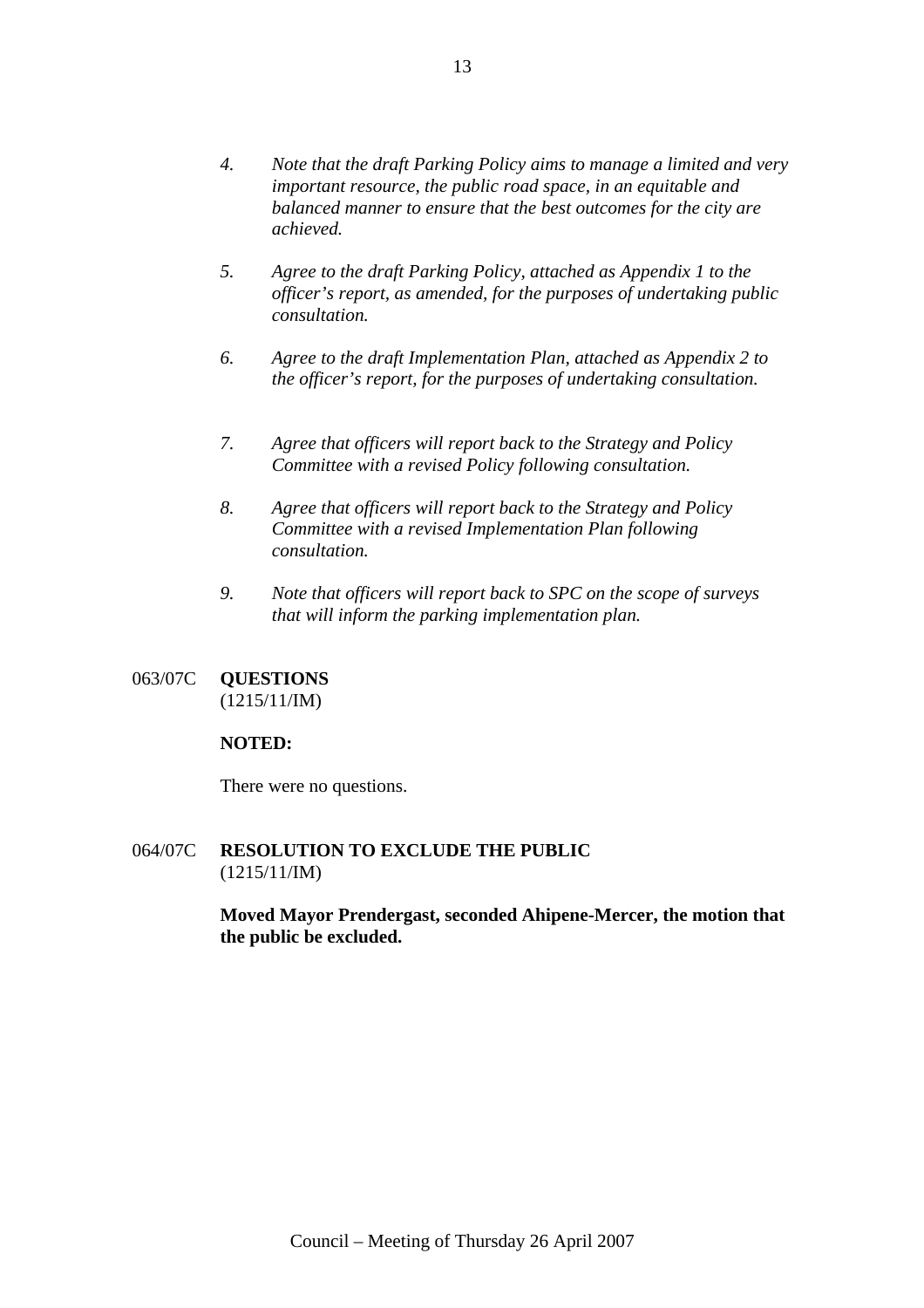#### **The motion was put:**

| Voting for: | Mayor Prendergast, Councillors Ahipene-Mercer, Cook,  |
|-------------|-------------------------------------------------------|
|             | Foster, Gill, Goulden, McKinnon, Morrison, Pepperell, |
|             | Ritchie, Ruben, Wade-Brown and Wain.                  |
|             |                                                       |

Voting against: Nil.

Majority Vote: 13:0

#### **The motion was declared CARRIED.**

#### **RESOLVED:**

#### *THAT Council:*

*1. Pursuant to the provisions of the Local Government Official Information and Meetings Act 1987, resolve that the public be excluded from the following part of the proceedings of this meeting namely:* 

### *Report 9. Strategy and Policy Committee, Meeting of Thursday 5 April 2007*

| Grounds: |                   | Section $48(1)(a)$ That the public conduct of this item<br>would be likely to result in the<br>disclosure of information for which good<br>reason for withholding would exist<br>under Section 7. |
|----------|-------------------|---------------------------------------------------------------------------------------------------------------------------------------------------------------------------------------------------|
| Reason:  | Section $7(2)(i)$ | To enable the Council to carry out,<br>without prejudice or disadvantage,<br>negotiations of a commercial nature.                                                                                 |

#### *Report 10. Regulatory Processes Committee, Meeting of Wednesday 11 April 2007*

| Grounds: |                   | Section $48(1)(a)$ That the public conduct of this item<br>would be likely to result in the<br>disclosure of information for which good<br>reason for withholding would exist<br>under Section 7. |
|----------|-------------------|---------------------------------------------------------------------------------------------------------------------------------------------------------------------------------------------------|
| Reason:  | Section $7(2)(g)$ | maintain legal professional privilege                                                                                                                                                             |
|          | Section $7(2)(i)$ | To enable the Council to carry out,<br>without prejudice or disadvantage,<br>negotiations of a commercial nature.                                                                                 |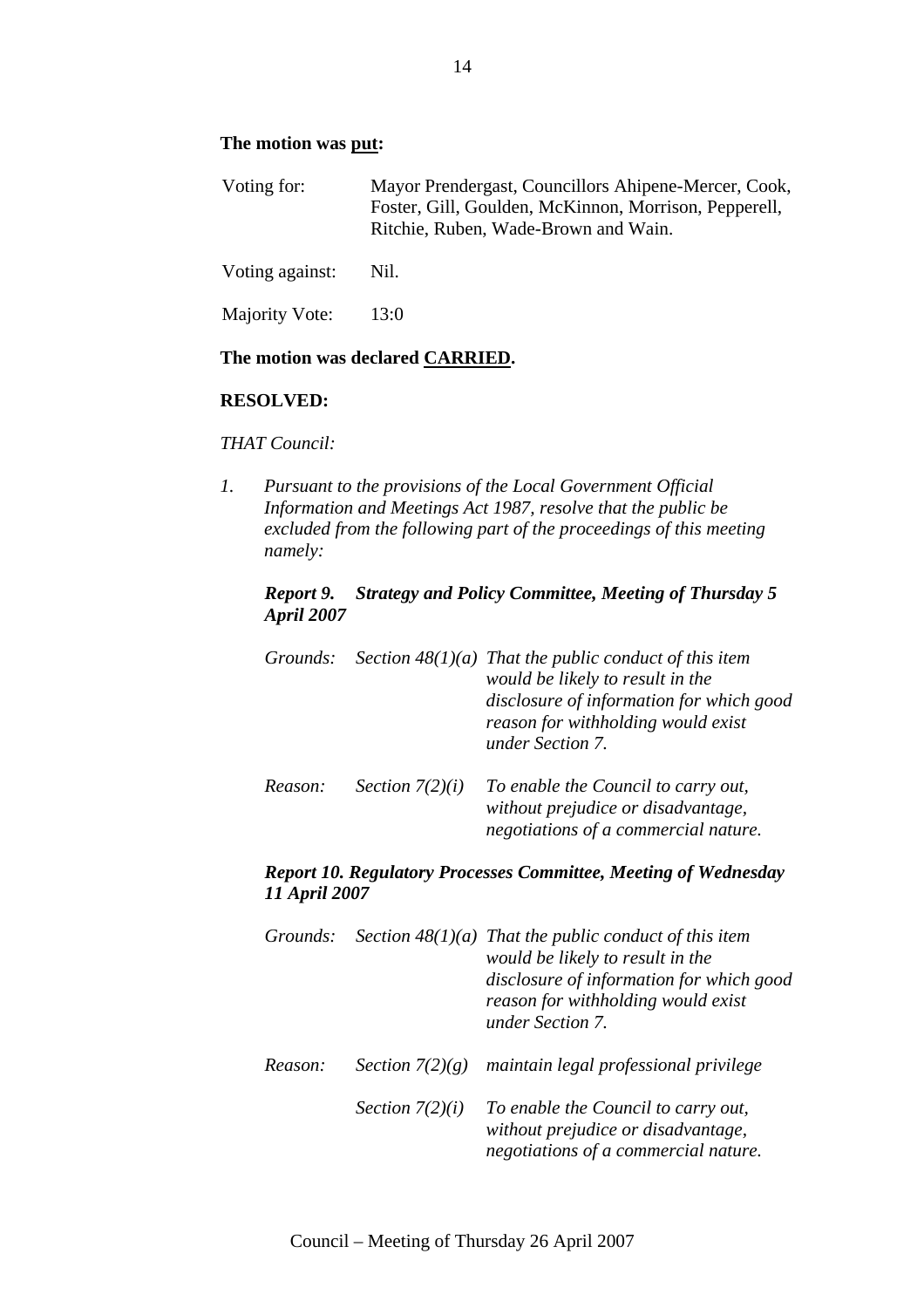## *Report 11. Performance Review Committee, Meeting of Thursday 26 April 2007*

| Grounds |                   | Section $48(1)(a)$ That the public conduct of the whole or<br>the relevant part of proceedings of the<br>meeting would be likely to result in the<br>disclosure of information for which good<br>reasons for withholding exists. |
|---------|-------------------|----------------------------------------------------------------------------------------------------------------------------------------------------------------------------------------------------------------------------------|
| Reasons | Section $7(2)(a)$ | To protect the privacy of natural<br>persons, including that of deceased<br>natural persons.                                                                                                                                     |

The meeting went into public excluded session at 5.44pm.

For items 065/07C - 067/07C, please see the public excluded minutes.

The meeting concluded at 6.12pm.

Confirmed:

Chair / /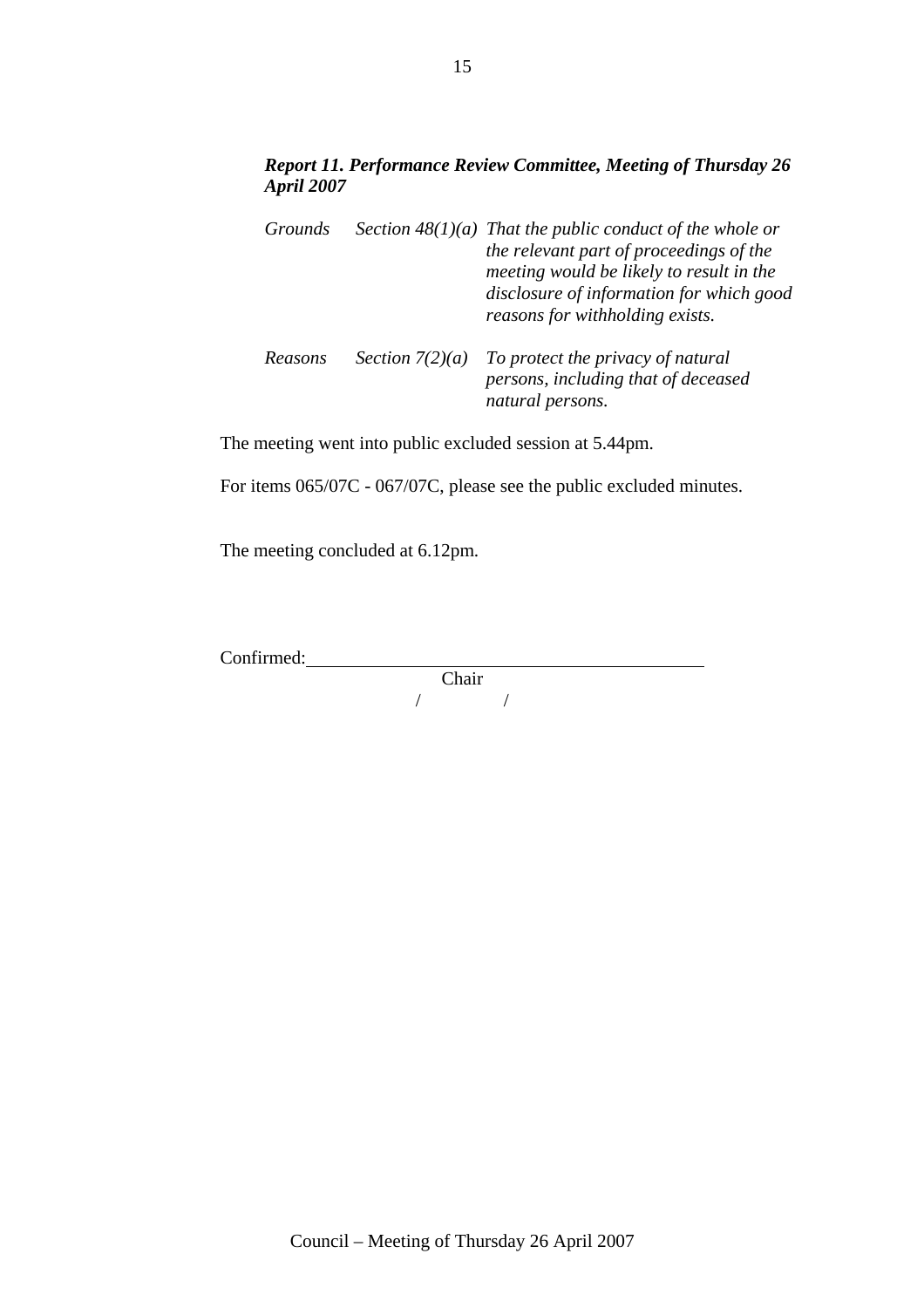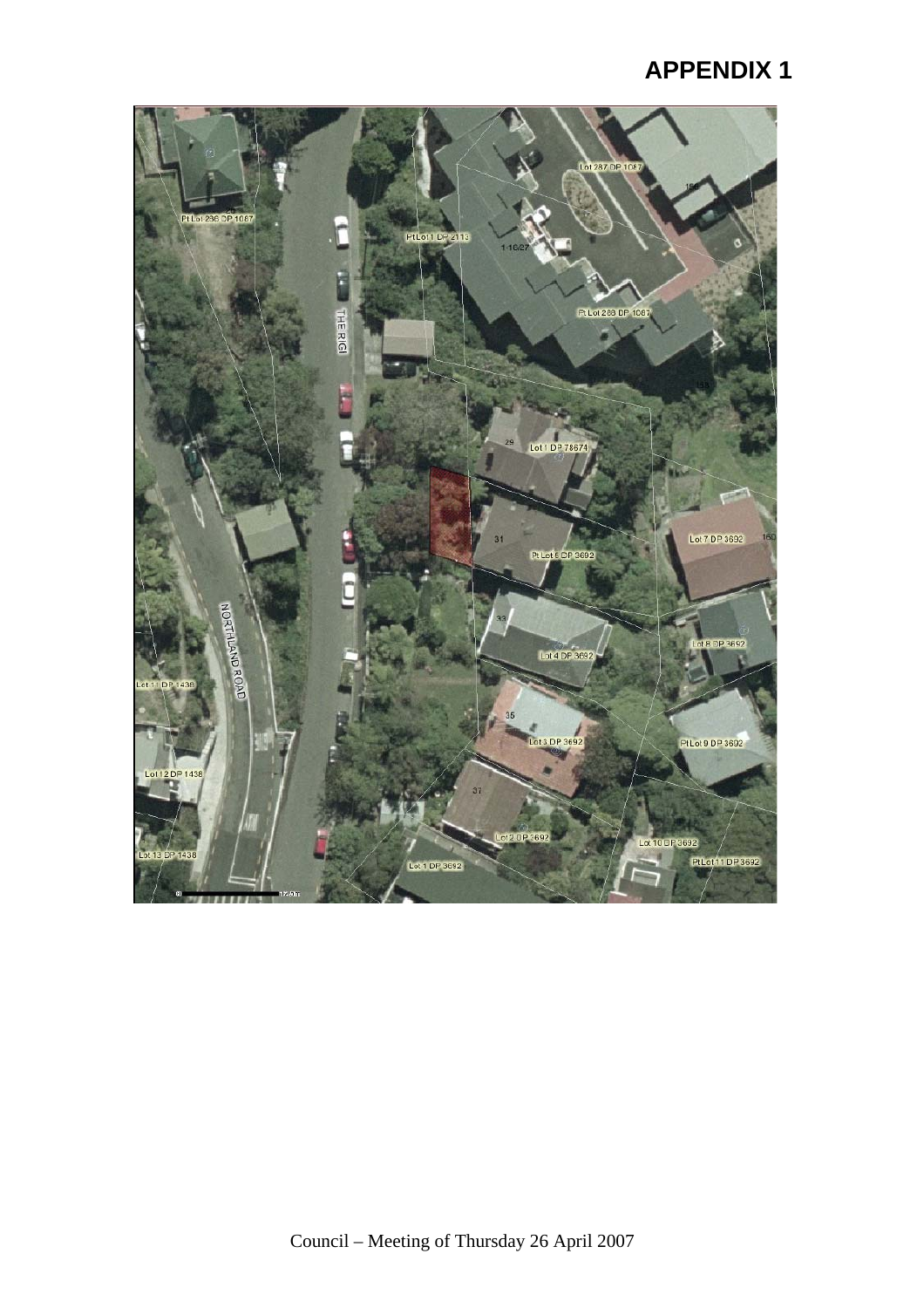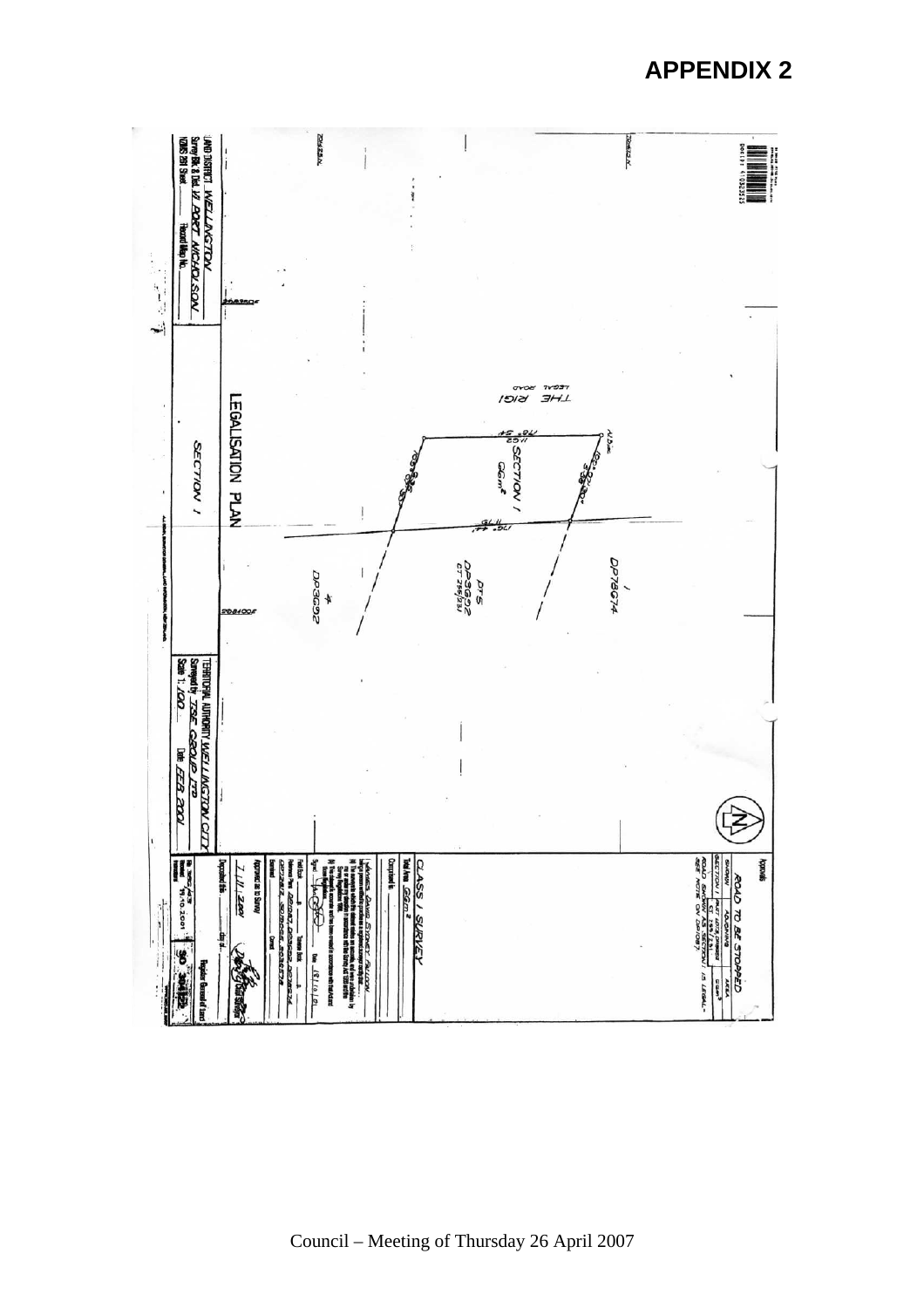**Local Government Act 2002 (Schedule 7, ss.6 to 13)** 

**Remuneration Authority P O Box 10084 Wellington 6143** 

**Date:** 27 April 2007

## **APPLICATION FOR APPROVAL OF EXPENSE RULES ( INCLUDING REIMBURSING ALLOWANCES) APPLICABLE TO ELECTED MEMBERS OF LOCAL AUTHORITIES FOR PERIOD 1 JULY 2007 TO 30 JUNE 2008**

- *1. PLEASE COMPLETE ALL SECTIONS OF THIS APPLICATION FORM*
- *2. INCLUDE ANY EXPENSES RULES/ALLOWANCES PAYABLE TO MEMBERS OF ANY COMMUNITY BOARDS*

## **SECTION 1 - NAME OF LOCAL AUTHORITY**

Contact person for enquiries:

Name: Ross Bly Designation: Special Projects and Electoral Officer

Email: ross.bly@wcc.govt.nz Telephone: (04) 801-3484 (DDI)

Extension:

## **SECTION 2 - DOCUMENTATION OF POLICIES**

List the local authority's policy documents which set out the policies, rules and procedures relating to the expenses and allowances payable to elected members.

| Document name                             | Reference no. (if any) | Date       |
|-------------------------------------------|------------------------|------------|
| Policy on Payment of Elected              |                        | April 2006 |
| Members' Allowances and                   |                        |            |
| <b>Reimbursement of Expenses</b>          |                        |            |
| Elected Members' Mileage Policy           |                        | April 2006 |
| Mobile Phone Policy                       |                        | April 2006 |
| <b>Councillor Information Technology</b>  |                        | April 2006 |
| Policy                                    |                        |            |
| <b>Councillor Stationery and Computer</b> |                        | April 2006 |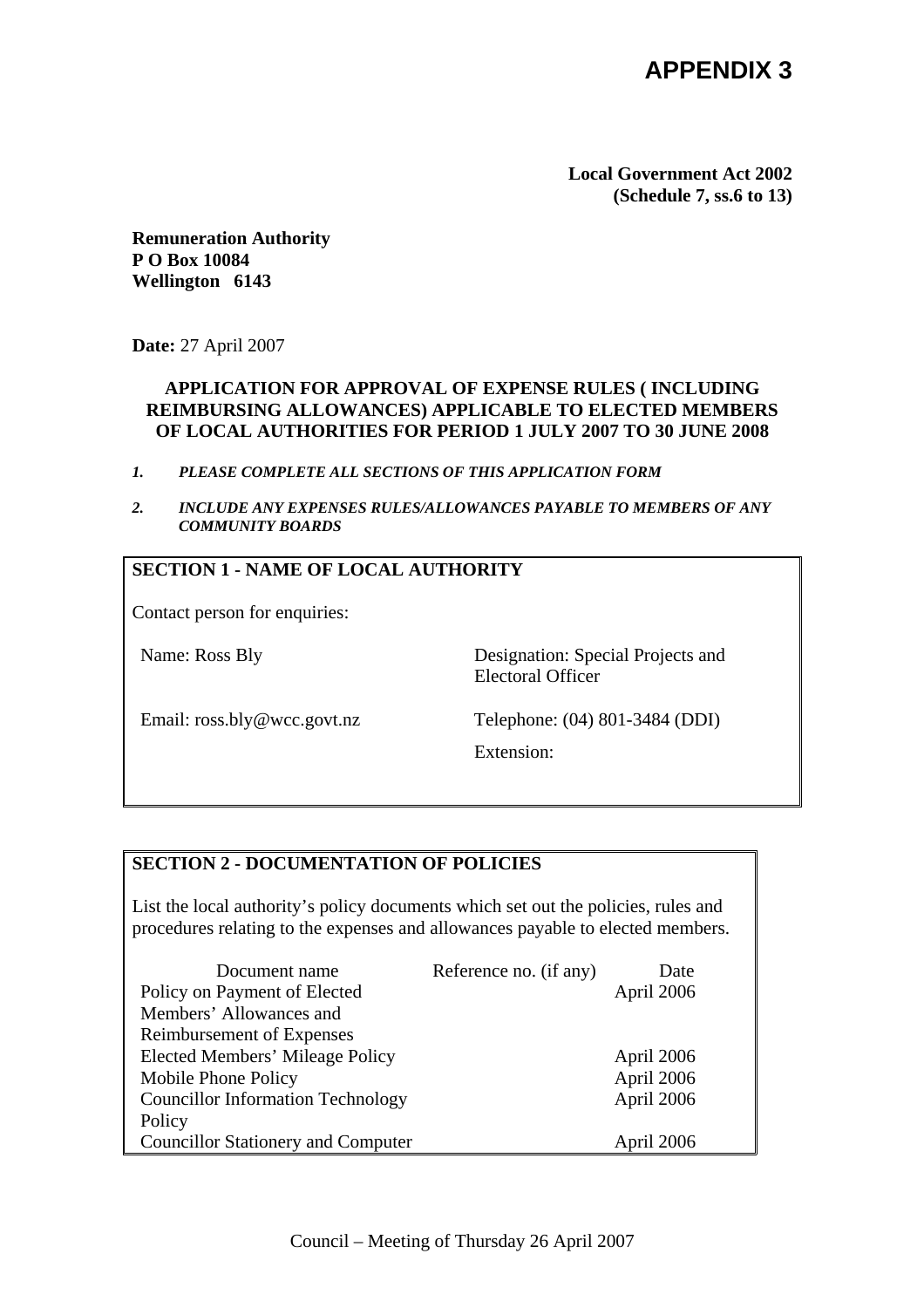Consumables Policy Wellington City Council Travel and S-014 Accommodation Standard

February 2007

(These documents do not need to be submitted with this application but you may do so if you wish.)

## **SECTION 3 - AUTHENTICATION OF EXPENSE REIMBURSEMENTS AND ALLOWANCES**

Summarise the principles and processes under which the local authority ensures that expense reimbursements and allowances payable in lieu of expense reimbursements,—

- are in line with council policies
- have a justified business purpose
- are payable under clear rules communicated to all claimants
- have senior management oversight
- are approved by a person able to exercise independent judgement
- are adequately documented
- are reasonable and conservative in line with public sector norms
- are, in respect of allowances, a reasonable approximation of expenses incurred on behalf of the local authority by the elected member
- are subject to internal audit oversight.
	- Comprehensive policy documents, copies of which have been included in our previous applications to the Remuneration Authority for approval of allowances and reimbursement of work related expenses for elected members.
	- The basis of reimbursement is "actual and reasonable" expense only.
	- In the case of one-off expenditure such as travel to conferences, the prior approval of Council must be given.
	- Full documentation of the policies are included in the Elected Members Handbook, copies of which are issued to all members.
	- Periodic reviews of all expense reimbursements are undertaken by the City Secretary on a random basis.
	- All expense claims are approved by the City Secretary. Full receipts are required.
	- Policies set by the Council reflect public sector norms of reasonableness and conservatism.
	- Allowances have been calculated as carefully as possible to approximate expenditure to which allowances relate.
	- Work undertaken by Risk Assurance includes random checks on expense claims and allowances paid to elected members and staff.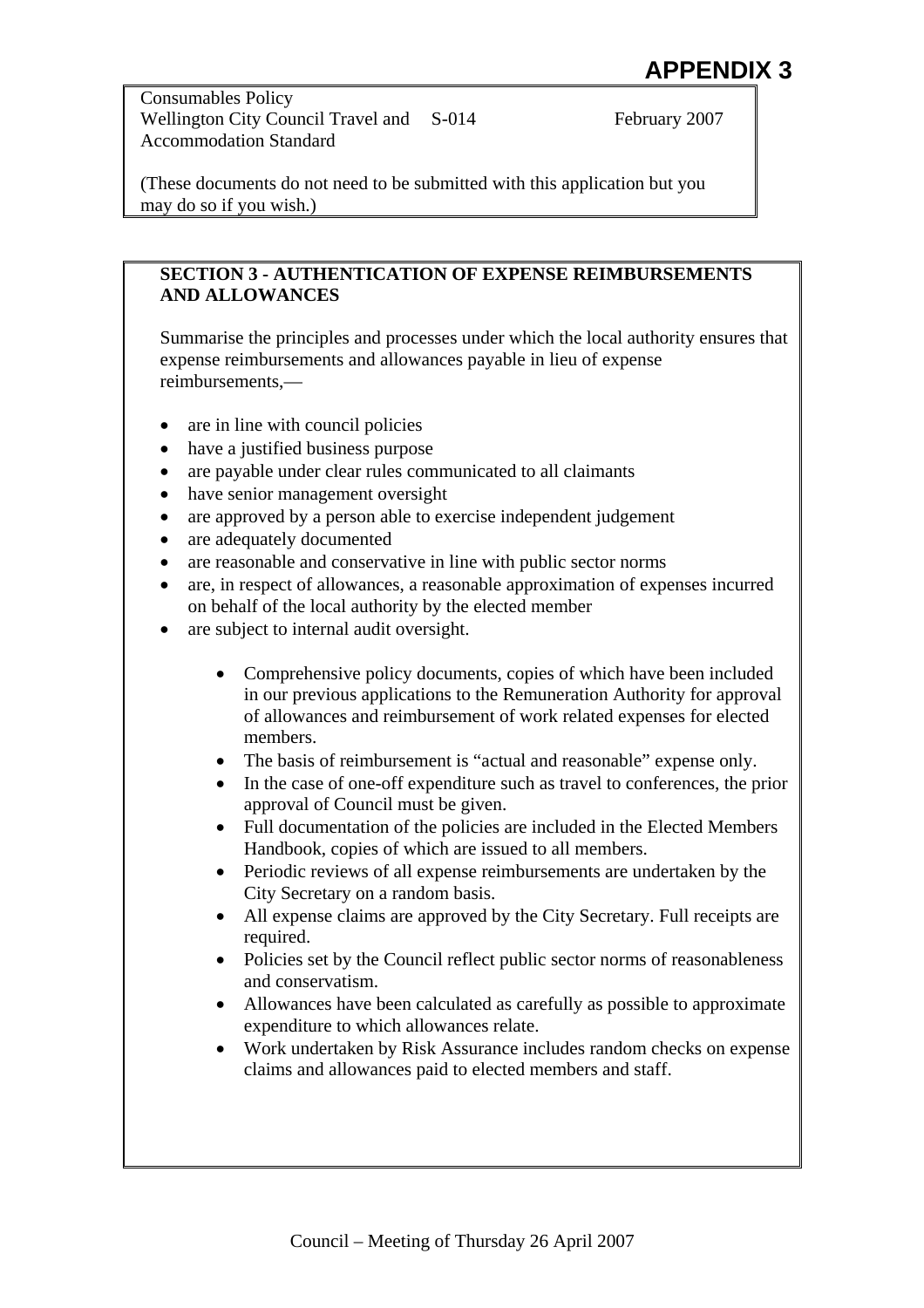## **SECTION 4 - VEHICLE PROVIDED**

Are any elected members provided with use of a vehicle, **other than** a vehicle provided to the Mayor or Chair and disclosed in the remuneration information provided to the Remuneration Authority?

NO

*(If Yes - provide full details here.)* 

## **SECTION 5 - MILEAGE ALLOWANCES**

1. Rate(s) of allowances paid per kilometre:

70 cents per kilometre

2. How rate calculated (if different from maximum set by Remuneration Authority)

Not applicable.

- 3. Restrictions on mileage claims *(Summarise any restrictions on mileage claims)* 
	- Reimbursement will only be made when travelling to Council-approved meetings and functions.
	- Reimbursement can only be claimed for actual travel by private motor vehicle or by public transport.
	- Claims for reimbursement must reflect the most direct route between the elected member's normal place of residence and the venue of the Council approved meeting or function.
	- Travel expenses funded or claimed in full or in part from or by any other person, body corporate or through the tax system cannot be claimed.
	- **Travel expenses that would be incurred regardless of whether or not an** elected member attends a Council meeting or function are not claimable.
	- Where an elected member uses the car park under the Civic Centre daily, as a permanent park to attend his/her place of employment, then no mileage costs can be claimed for attending meetings.
	- All mileage claims will be subject to audit by Democratic Services or Risk Assurance.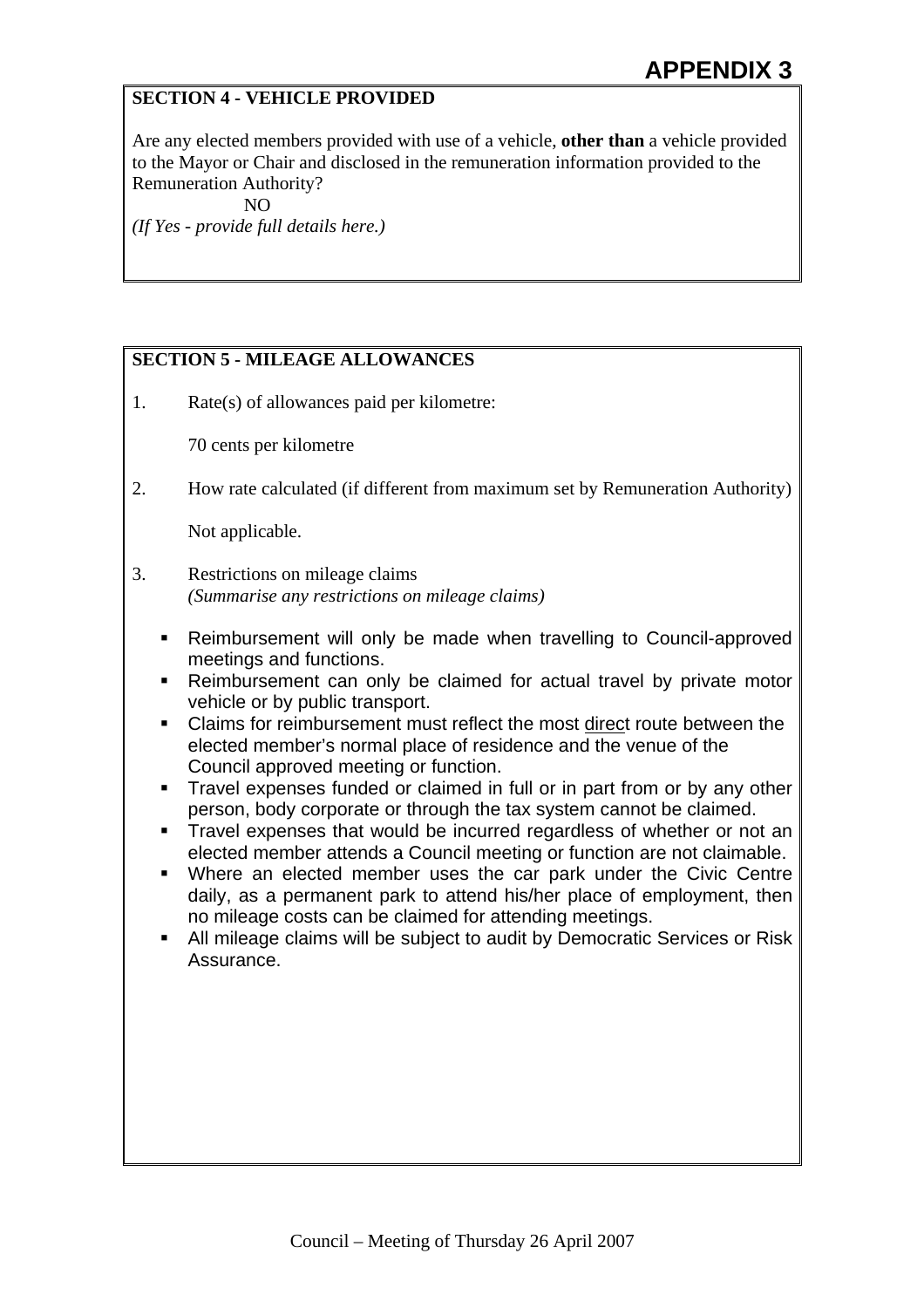| <b>SECTION 6 - TRAVEL AND ACCOMMODATION</b>                                                                                                                                                                                                                                                                         |                             |  |
|---------------------------------------------------------------------------------------------------------------------------------------------------------------------------------------------------------------------------------------------------------------------------------------------------------------------|-----------------------------|--|
| (Mileage Claims - refer Section 5)                                                                                                                                                                                                                                                                                  |                             |  |
| <b>Taxis and other transport</b><br>Are the costs of taxis or other transport reimbursed or an allowance<br>paid?<br>(If Yes, state policy. Include any policy on the use of taxi chits/taxi<br>cards)                                                                                                              | <b>YES</b>                  |  |
| No allowances are paid.<br>$\bullet$<br>Costs of travelling by public transport to and from Council-<br>٠<br>approved meetings and functions and for attendance at<br>conferences or seminars approved by the Council are<br>reimbursed (on production of receipts).<br>Taxi chits are provided when required.<br>п |                             |  |
| <b>Carparks</b><br>Are carparks provided?<br>(If Yes, summarise policy including any restrictions on private use)<br>Car park provided 24/7.<br>$\bullet$<br>No restrictions on private use.<br>$\bullet$<br>Car licence plates must be registered with Democratic Services<br>٠<br>and security staff              | <b>YES</b>                  |  |
| Use of rental cars<br>Are rental cars ever provided?<br>(If Yes, summarise policy including any restrictions on private use)<br>If travel to a conference has been approved by Council and the<br>٠<br>cost of a rental car is cheaper than mileage allowance or air fare.                                          | YES (but<br>very<br>rarely) |  |
| <b>Air Travel Domestic</b><br>Summarise the rules for domestic air travel.                                                                                                                                                                                                                                          |                             |  |
| For travel to conferences/seminars etc approved by Council (in<br>٠<br>advance) where travel by air is the most economic way.<br>All travel booked through Democratic Services.<br>Compliance in all respects with the Council's Travel and<br>Accommodation Standard. (See Section 2).                             |                             |  |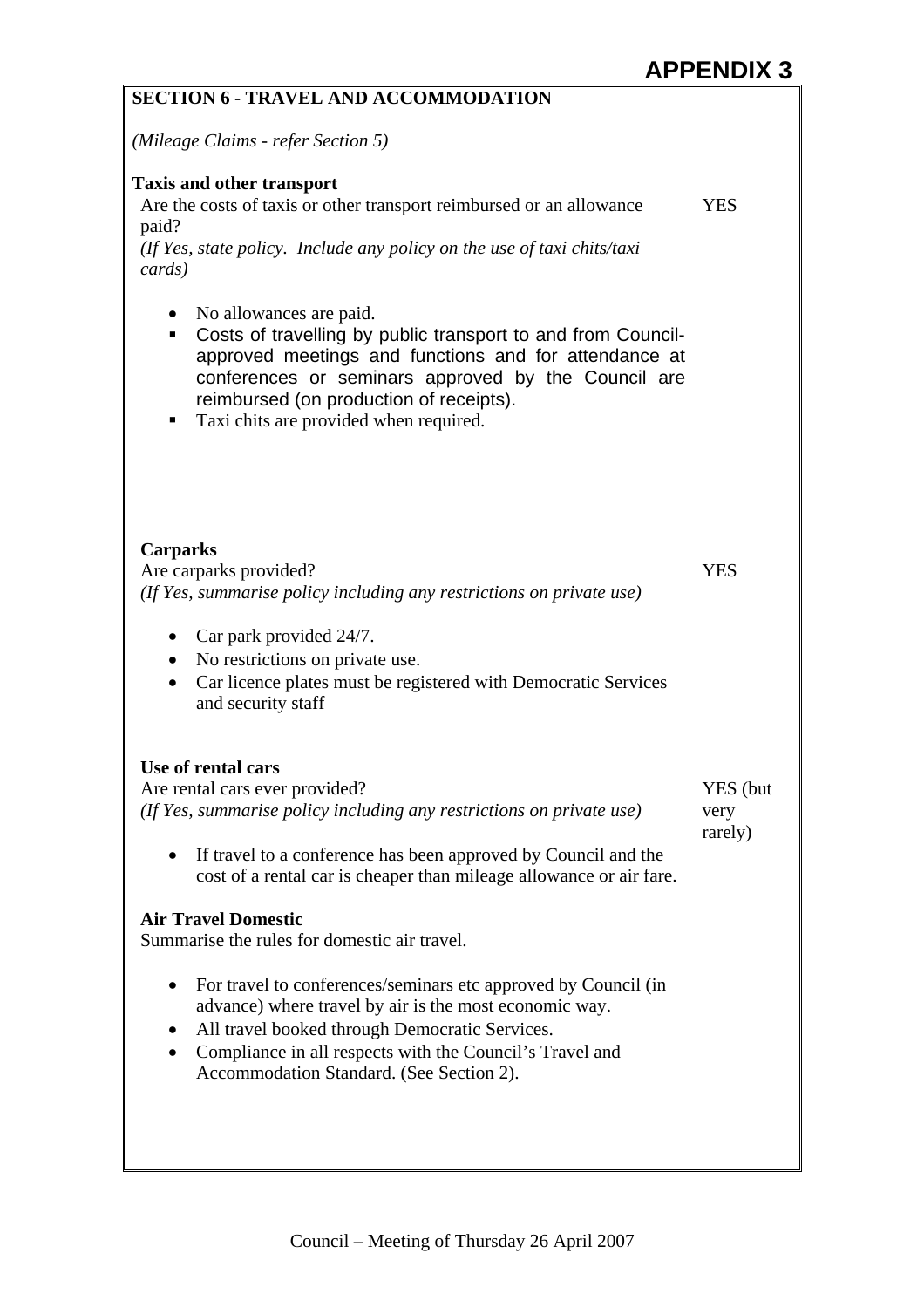|                                                                                                                                                                                                                                                                                                                                                                                      | AF F LIYDI     |
|--------------------------------------------------------------------------------------------------------------------------------------------------------------------------------------------------------------------------------------------------------------------------------------------------------------------------------------------------------------------------------------|----------------|
| <b>Air Travel International</b><br>Summarise the rules for international air travel (including economy<br>class, business class, stopovers)                                                                                                                                                                                                                                          |                |
| For travel approved by in advance by the Council.<br>$\bullet$<br>All travel booked through Democratic Services.<br>$\bullet$<br>Economy class for flights up to 8 hours.<br>$\bullet$<br>Business class travel approved for flights over 8 hours.<br>$\bullet$<br>Compliance in all respects with the Council's Travel and<br>$\bullet$<br>Accommodation Standard. (See Section 2). |                |
| <b>Airline Clubs/Airpoints/Airdollars</b><br>Are subscriptions to airline clubs (such as the Koru Club) paid or<br>reimbursed?<br>(If Yes, summarise policy)                                                                                                                                                                                                                         | N <sub>O</sub> |
| Are airpoints or airdollars earned on travel, accommodation etc., paid<br>for by the local authority available for the private use of members?                                                                                                                                                                                                                                       | N <sub>O</sub> |
| <b>SECTION 6 (CONTINUED)</b><br>Accommodation costs whilst away at conferences, seminars, etc.<br>Summarise the rules on accommodation costs.                                                                                                                                                                                                                                        |                |
| Actual and reasonable costs reimbursed.<br>$\bullet$<br>Designated hotels to be used where possible.<br>All accommodation booked through Democratic Services.                                                                                                                                                                                                                        |                |
| Meals and sustenance, incidental expenses<br>Summarise the rules on meals, sustenance and incidental expenses<br>incurred when travelling. (If allowances are payable instead of actual<br>and reasonable reimbursements, state amounts and basis of calculation.)                                                                                                                   |                |
| Reimbursement of meal costs, either payment of the agreed meal<br>allowance or reimbursement based on actual and reasonable<br>costs.<br>No reimbursements for purchases from hotel mini-bars and<br>charges for in-room video or cable movies.                                                                                                                                      |                |
| No reimbursement for meals provided by others.<br>No incidental allowances are paid for travel within New Zealand.                                                                                                                                                                                                                                                                   |                |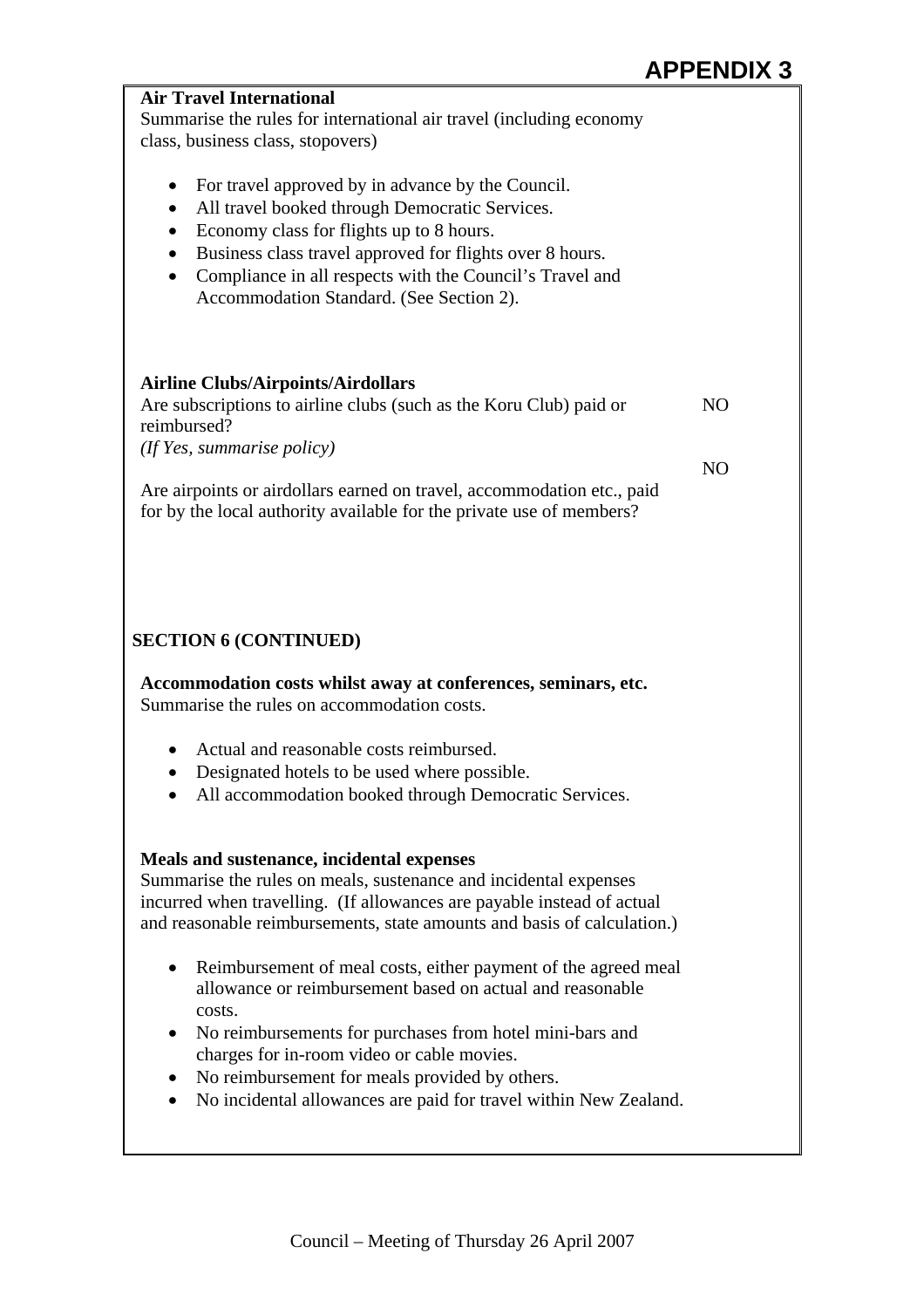| Private accommodation paid for by local authority<br>Is private accommodation (for example an apartment) provided to any<br>member by the local authority?<br>(If Yes, give details)                   | NO             |
|--------------------------------------------------------------------------------------------------------------------------------------------------------------------------------------------------------|----------------|
|                                                                                                                                                                                                        |                |
| Private accommodation provided by friends/relatives<br>Are allowances payable in respect of accommodation provided by                                                                                  |                |
| friends/relatives when travelling on local authority business?                                                                                                                                         | YES            |
| (If Yes, state quantum, basis of calculation and compare with standard<br>allowances payable)                                                                                                          |                |
| Elected members travelling on Council business who choose to<br>$\bullet$<br>stay privately are paid an allowance of \$60 per night, which<br>includes the cost of accommodation breakfast and dinner. |                |
| <b>SECTION 7 - ENTERTAINMENT AND HOSPITALITY</b><br>Are any hospitality or entertainment allowances payable or any expenses                                                                            |                |
| reimbursed?                                                                                                                                                                                            | N <sub>O</sub> |
| (If Yes, summarise policy, including amounts of any allowances and<br>basis of calculation)                                                                                                            |                |
|                                                                                                                                                                                                        |                |

| Equipment and technology provided to elected member                                         |                |
|---------------------------------------------------------------------------------------------|----------------|
| Is equipment and technology provided to elected members for use at                          |                |
| home on council business?                                                                   |                |
| PC or Laptop                                                                                | <b>YES</b>     |
| Fax                                                                                         | NO.            |
| Printer                                                                                     | <b>YES</b>     |
| <b>Broadband</b>                                                                            | <b>YES</b>     |
| Second landline to house                                                                    | NO.            |
| Consumables and stationery                                                                  | <b>YES</b>     |
| Mobile Phone                                                                                | <b>YES</b>     |
| Other equipment or technology*                                                              | N <sub>O</sub> |
| $(*$ If Yes, specify)                                                                       |                |
| Are any restrictions placed on private use of any of the above?<br>(If Yes, describe rules) | YES            |
| Equipment not to be used for electioneering purposes.                                       |                |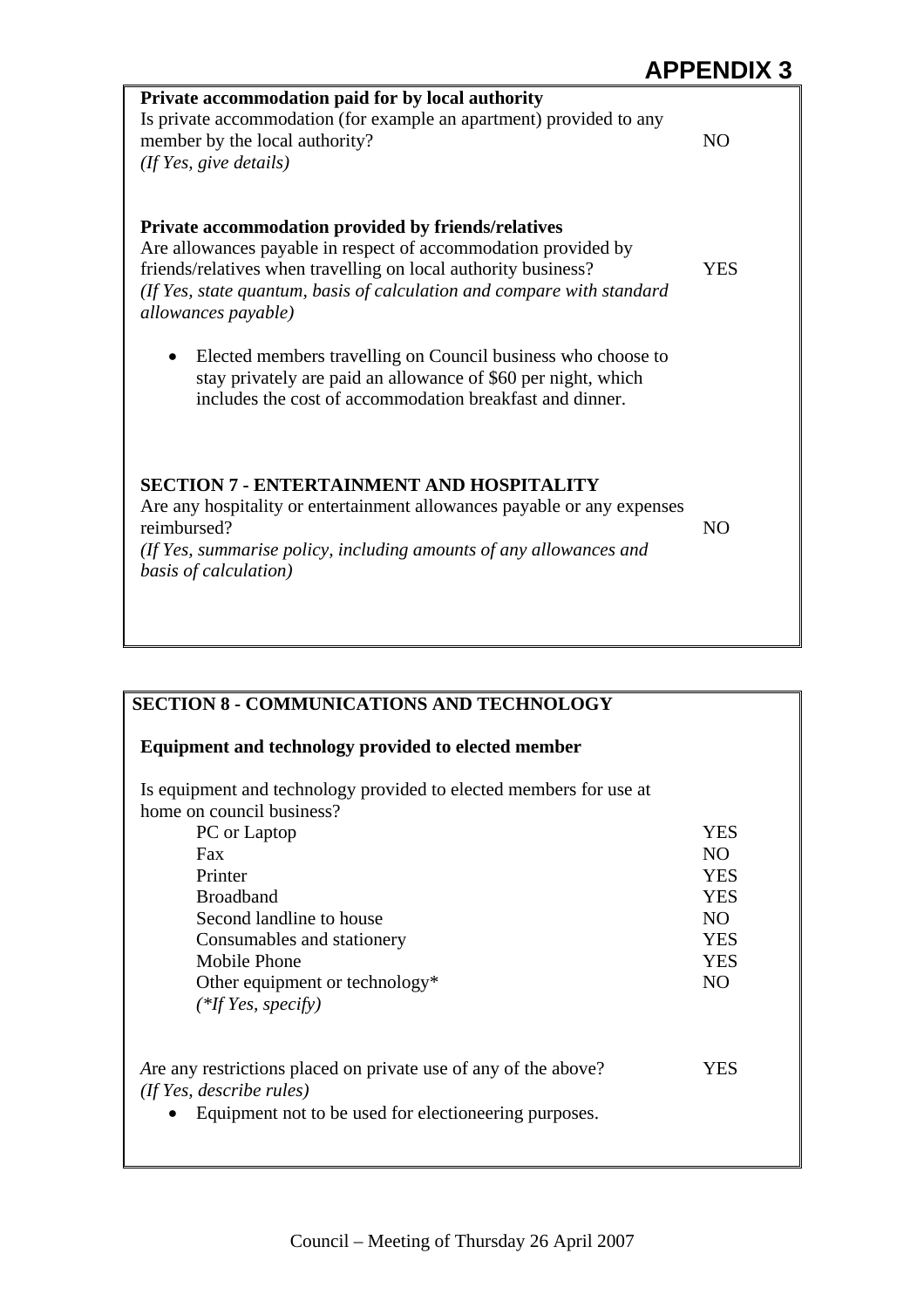| <b>SECTION 8 (CONTINUED)</b>                                                                                                                                                                                                                                                                                                                |                               |
|---------------------------------------------------------------------------------------------------------------------------------------------------------------------------------------------------------------------------------------------------------------------------------------------------------------------------------------------|-------------------------------|
| Home telephone rental costs and telephone calls (including mobiles)                                                                                                                                                                                                                                                                         |                               |
| Are telephone rental costs reimbursed in whole or part?                                                                                                                                                                                                                                                                                     | YES (for<br>mobile<br>phones) |
| $($ If Yes, state percentage $)$                                                                                                                                                                                                                                                                                                            | Please see<br>below.          |
| Are telephone call expenses reimbursed in whole or part?<br>(If Yes, describe process)                                                                                                                                                                                                                                                      | <b>YES</b>                    |
| Reimbursement of up to \$85 per month or the actual amount of<br>the account, whichever is the smaller, is made to elected<br>members for mobile phones provided (excluding community<br>board members).<br>This reimbursement includes the monthly rental costs of \$28.                                                                   |                               |
| Allowances paid in relation to communication and/or technology<br>provided by elected member<br>Are any allowances paid in relation to communications and/or<br>technology provided by the member relating to council business?<br>(If Yes, in each case describe rules and explain how allowance<br>calculated)                            | <b>YES</b>                    |
| A reimbursement allowance of \$60 per month is paid to elected<br>members (excluding community board members) towards the<br>monthly rental and usage charges for broadband.<br>The calculation of the allowance is based on the average costs<br>charged by a range of service providers.                                                  |                               |
| <b>SECTION 9 - PROFESSIONAL DEVELOPMENT, CLUBS AND</b><br><b>ASSOCIATIONS'</b>                                                                                                                                                                                                                                                              |                               |
| Are any expenses reimbursed or allowances paid in respect of members'<br>attendance at professional development courses, conferences and<br>seminars?<br>(If Yes, describe - including how any allowances are calculated)<br>No allowances are paid.<br>Course registration fees are paid subject to the approval of the<br>City Secretary. | <b>YES</b>                    |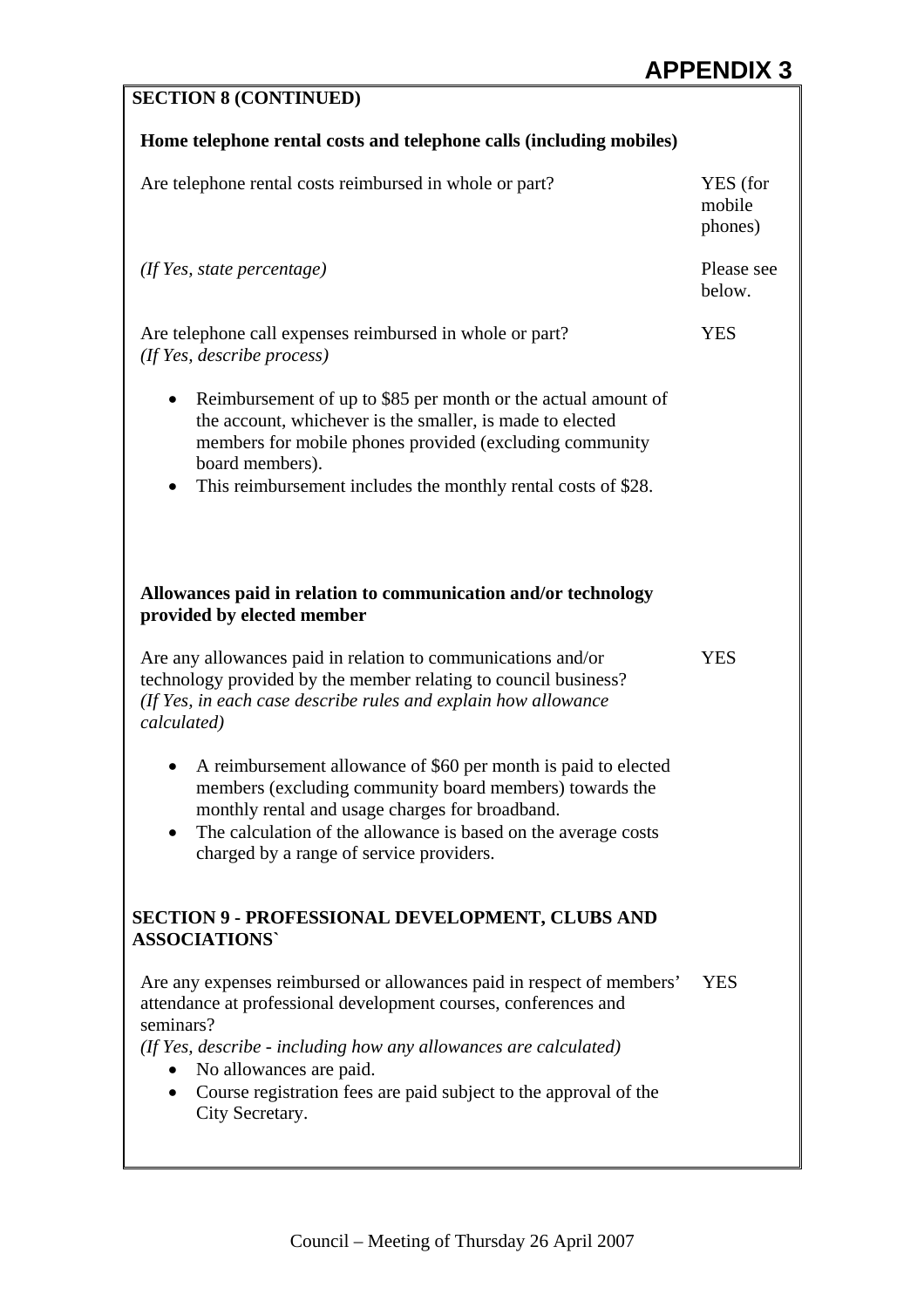Are any expenses reimbursed or allowances paid in respect of subscriptions to clubs or associations? *(If Yes, describe - including how any allowances are calculated)* 



## **SECTION 11 - TAXATION OF ALLOWANCES**

Are any allowances (as distinct from reimbursements of actual business expenses) paid without deduction of withholding tax? YES *(If Yes, specify amount and nature of allowance)* 

Withholding tax is deducted from the mileage allowances paid but is not deducted from any of the other allowances paid (i.e. the mobile phone or broadband allowances).